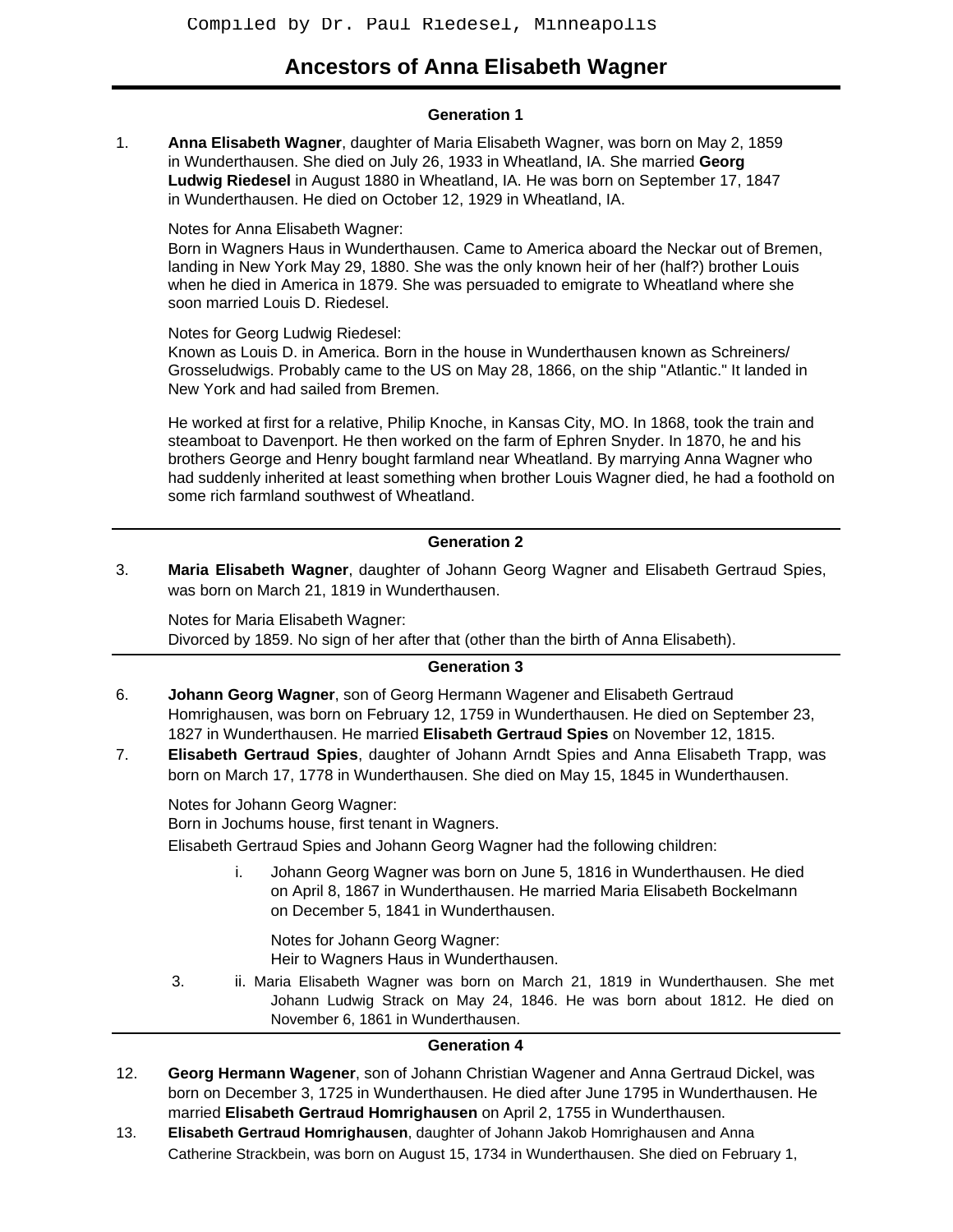1790 in Wunderthausen.

Notes for Elisabeth Gertraud Homrighausen:

She was christened Elisabeth Gertraudt but apparently known as Catherine by the time of her marriage.

Elisabeth Gertraud Homrighausen and Georg Hermann Wagener had the following children:

i. Maria Magdalena Wagner was born on March 23, 1756 in Wunderthausen.

Notes for Maria Magdalena Wagner: Born in Jochums Haus in Wunderthausen. Believed to have gone to America in 1796.

- 6. ii. Johann Georg Wagner was born on February 12, 1759 in Wunderthausen. He died on September 23, 1827 in Wunderthausen. He married Elisabeth Gertraud Spies on November 12, 1815. She was born on March 17, 1778 in Wunderthausen. She died on May 15, 1845 in Wunderthausen. He married Elisabeth Amalia Krohe on January 14, 1787. She was born about 1757 in Wemlighausen. She died on March 17, 1801. He married Elisabeth Magdalena Riedesel on June 7, 1801 in Wunderthausen. She was born on March 31, 1773 in Wunderthausen. She died on April 23, 1804 in Wunderthausen.
	- iii. Elisabeth Juliana Wagner was born on August 2, 1762 in Wunderthausen. She died on June 6, 1771 in Wunderthausen.
	- iv. Maria Gertraud Wagner was born on April 4, 1766. She married Georg Franz Riedesel on June 2, 1795 in Wunderthausen. He was born on April 21, 1751 in Wunderthausen. He died on December 17, 1810 in Wunderthausen.

Notes for Maria Gertraud Wagner:

Born in Jochums Haus in Wunderthausen. May have immigrated to America in 1796 without Georg Franz but with an earlier child.

Notes for Georg Franz Riedesel: First tenant of "Försters am Lotzenberg" Haus in Wunderthausen, was a forester.

- v. Georg Hermann Wagner was born on May 23, 1770 in Wunderthausen. He died on July 23, 1770 in Wunderthausen.
- vi. Johann Justus Wagner was born on November 4, 1781 in Wunderthausen. He died on June 19, 1782 in Wunderthausen.
- 14. **Johann Arndt Spies**, son of Johann Daniel Spies and Anna Elisabeth Hederich, was born on December 10, 1732 in Wunderthausen. He married **Anna Elisabeth Trapp** on November 26, 1756 in Wunderthausen.
- 15. **Anna Elisabeth Trapp**, daughter of Johannes Trapp and Anna Christina Hembler, was born on August 24, 1738 in Wunderthausen. She died on December 26, 1802 in Wunderthausen.

# Notes for Anna Elisabeth Trapp:

The identities of Anna Elisabeth and Anna Gertraud are confused in the church records. The transcript says that Anna Gertraud married Arndt Spies in 1756, but she would only have been 14-15 years old. The marriage date makes more sense for the older sister; what is confusing is that burial record of the widow of Arndt Spies in 1802 says she was 61 (thus born when Anna Gertraud was). But other records show an Anna Gertraudt Trapp marrying Elias Zoode after having his child in 1765. The Girkhausen Dorfbuch (1970 also lists Elias as being married to Anna Gertraud. I lean toward the conclusion that Anna Elisabeth married Arndt Spies and Anna Gertraud married Elias Zoode.

Anna Elisabeth Trapp and Johann Arndt Spies had the following child:

7. i. Elisabeth Gertraud Spies was born on March 17, 1778 in Wunderthausen. She died on May 15, 1845 in Wunderthausen. She married Johann Georg Wagner on November 12, 1815. He was born on February 12, 1759 in Wunderthausen. He died on September 23, 1827 in Wunderthausen.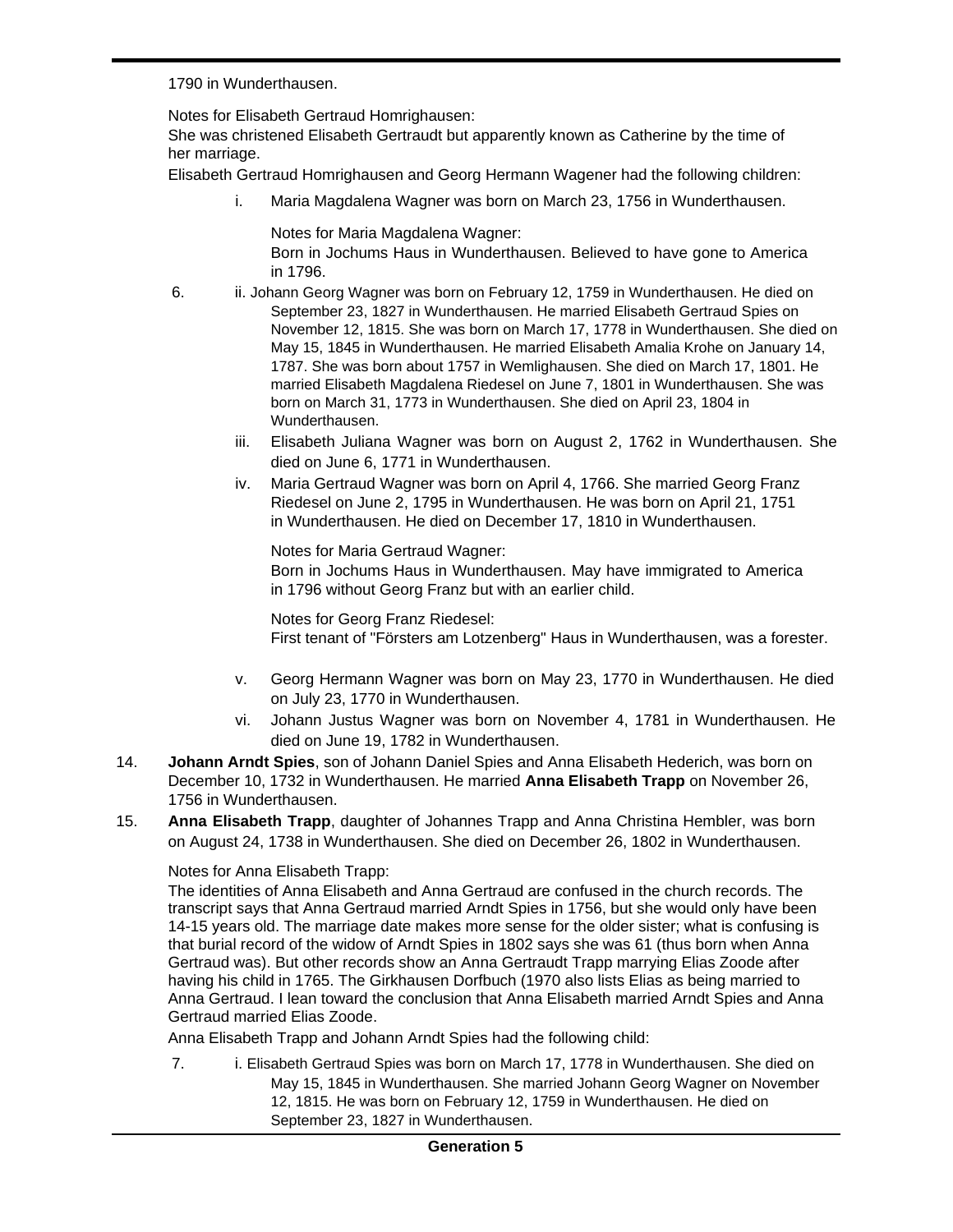- 24. **Johann Christian Wagener**, son of Henrich Wagener, was born on December 14, 1682 in Wunderthausen. He died on May 23, 1748 in Wunderthausen. He married **Anna Gertraud Dickel** on January 19, 1714.
- 25. **Anna Gertraud Dickel** was born on January 6, 1685 in Girkhausen. She died on November 9, 1752 in Wunderthausen.

Notes for Johann Christian Wagener:

Born in and became the tenant in Jochums house.

Anna Gertraud Dickel and Johann Christian Wagener had the following children:

i. Johann Henrich Wagener was born on December 27, 1714 in Wunderthausen. He died on May 23, 1748 in Wunderthausen.

Notes for Johann Henrich Wagener: Inherited Jochums, but because he did not marry, the tenancy passed to his younger brother.

- ii. Johann Jacob Wagener was born on June 25, 1717 in Wunderthausen. He died before 1740 in Wunderthausen.
- iii. Johannes Wagener was born on October 11, 1720 in Wunderthausen. He died before 1740 in Wunderthausen.
- iv. Georg Franz Wagener was born in 1721 in Wunderthausen. He died before 1760 in Wunderthausen.
- 12. v. Georg Hermann Wagener was born on December 3, 1725 in Wunderthausen. He died after June 1795 in Wunderthausen. He married Elisabeth Gertraud Homrighausen on April 2, 1755 in Wunderthausen. She was born on August 15, 1734 in Wunderthausen. She died on February 1, 1790 in Wunderthausen.
	- vi. Johann Rödiger Wagener was born on May 10, 1729 in Wunderthausen. He died before 1740 in Wunderthausen.
- 26. **Johann Jakob Homrighausen**, son of Johannes Homrighausen and Anna Liese Strackbein, was born on November 21, 1703 in Wunderthausen. He died on January 9, 1772 in Wunderthausen. He married **Anna Catherine Strackbein** on January 8, 1734 in Wunderthausen.
- 27. **Anna Catherine Strackbein**, daughter of Johann Georg Strackbein and Anna Catharina Homrighausen, was born on January 7, 1712 in Wunderthausen. She died on October 17, 1780 in Wunderthausen.

Anna Catherine Strackbein and Johann Jakob Homrighausen had the following children:

- 13. i. Elisabeth Gertraud Homrighausen was born on August 15, 1734 in Wunderthausen. She died on February 1, 1790 in Wunderthausen. She married Georg Hermann Wagener on April 2, 1755 in Wunderthausen. He was born on December 3, 1725 in Wunderthausen. He died after June 1795 in Wunderthausen.
	- ii. Johann Jakob Homrighausen was born on January 1, 1736 in Wunderthausen. He died on October 30, 1759 in Wunderthausen.
	- iii. Georg Gabriel Homrighausen was born on March 14, 1739 in Wunderthausen. He died on January 9, 1799 in Wunderthausen. He married Anna Elisabeth Gertraudt Dienst on January 17, 1766 in Wunderthausen. She was born on December 9, 1747 in Wunderthausen. She died on June 15, 1784 in Wunderthausen.

Notes for Georg Gabriel Homrighausen: Born in and became the tenant in Hohmanns Haus in Wunderthausen.

iv. Maria Juliana Homrighausen was born on October 27, 1741 in Wunderthausen. She died on January 26, 1794 in Wunderthausen. She married Georg Hermann Haase on April 24, 1774 in Wunderthausen. He was born on January 31, 1739 in Wunderthausen. He died on May 11, 1812 in Wunderthausen.

Notes for Georg Hermann Haase: Tenant in Räderhaase Haus in Wunderthausen.

v. Johannes Homrighausen was born on May 15, 1746 in Wunderthausen. He died on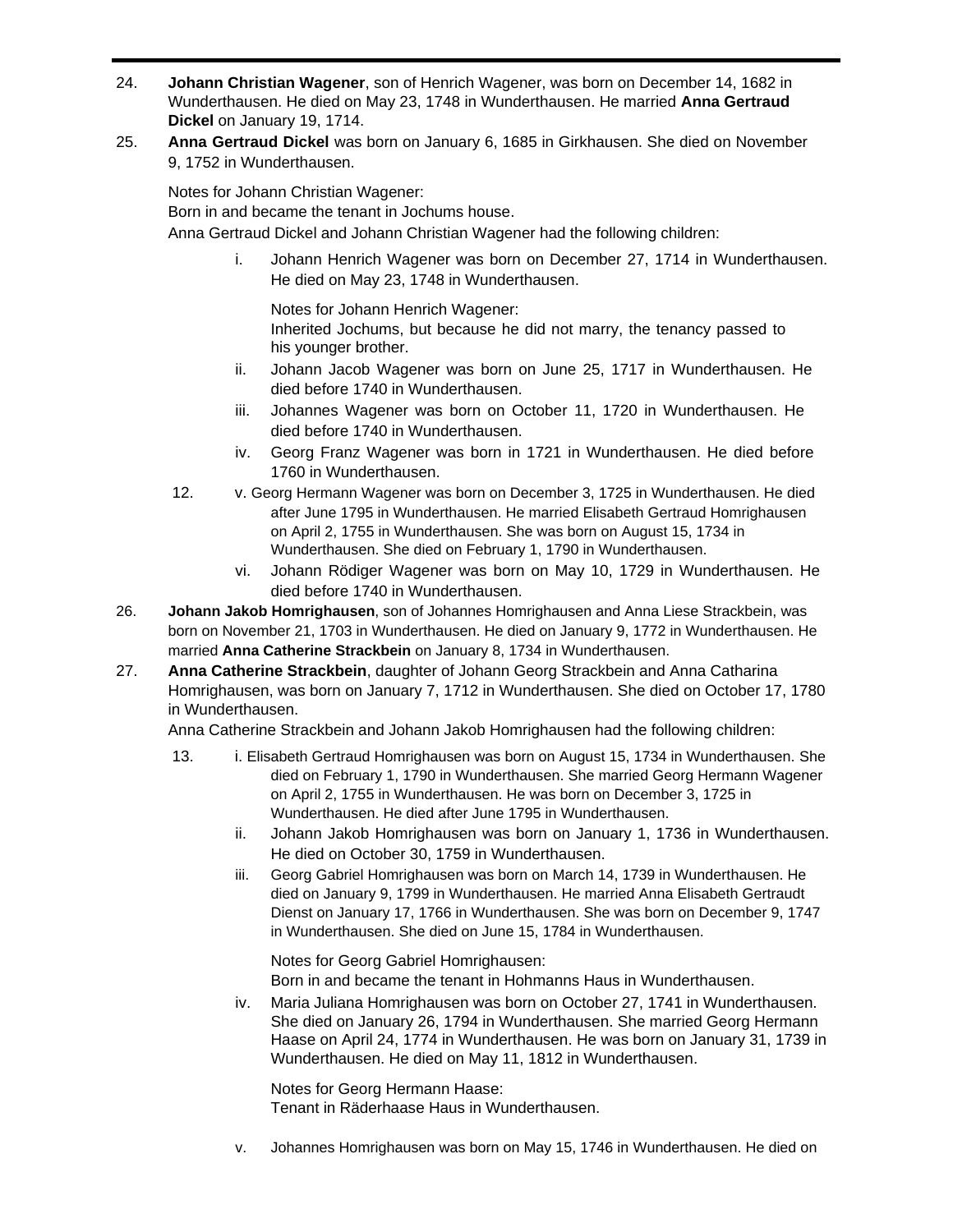December 13, 1784 in Wunderthausen.

- vi. Anna Gertraud Homrighausen was born on September 23, 1749 in Wunderthausen. She died on January 26, 1794 in Wunderthausen.
- vii. Georg Hermann Heinrich Homrighausen was born on November 6, 1752.
- 28. **Johann Daniel Spies**, son of Antonius Spies and Anna Margarete Klein, was born on September 24, 1696 in Wunderthausen. He died on October 22, 1781 in Wunderthausen. He married **Anna Elisabeth Hederich** on February 23, 1719 in Wunderthausen.
- 29. **Anna Elisabeth Hederich**, daughter of Johann Jost Hederich and Anna Magarete Boshof, was born about 1693. She died on July 19, 1755 in Wunderthausen.

Anna Elisabeth Hederich and Johann Daniel Spies had the following children:

i. Johann Georg Spies was born on December 27, 1720 in Wunderthausen. He died on November 20, 1787 in Wunderthausen. He married Anna Gertraud Pott on December 11, 1748 in Wunderthausen. She was born on January 20, 1727 in Wunderthausen. She died on March 21, 1805 in Wunderthausen.

Notes for Johann Georg Spies: Born in and tenant in Beckers Haus, Wunderthausen.

- ii. Anna Elisabeth Spies was born on February 9, 1723 in Wunderthausen. She married Emanuel Weyland on June 12, 1756 in Wunderthausen.
- iii. Antonius Spies was born on December 10, 1726 in Wunderthausen. He died before 1740.
- 14. iv. Johann Arndt Spies was born on December 10, 1732 in Wunderthausen. He married Anna Elisabeth Trapp on November 26, 1756 in Wunderthausen. She was born on August 24, 1738 in Wunderthausen. She died on December 26, 1802 in Wunderthausen.
	- v. Elisabeth Margarete Spies was born on March 7, 1738 in Wunderthausen. She died before 1740.
- 30. **Johannes Trapp**, son of Johannes Trapp and Anna Gertraudt Strackbein, was born on September 27, 1710 in Wunderthausen. He died on December 16, 1776 in Wunderthausen. He married **Anna Christina Hembler** on November 10, 1737 in Wunderthausen.
- 31. **Anna Christina Hembler**, daughter of Johann Konrad Hembler, was born on May 2, 1716 in Wunderthausen. She died on February 28, 1789 in Wunderthausen.

Anna Christina Hembler and Johannes Trapp had the following children:

- 15. i. Anna Elisabeth Trapp was born on August 24, 1738 in Wunderthausen. She died on December 26, 1802 in Wunderthausen. She married Johann Arndt Spies on November 26, 1756 in Wunderthausen. He was born on December 10, 1732 in Wunderthausen.
	- ii. Anna Gertraud Trapp was born on November 16, 1741 in Wunderthausen. She died on February 19, 1800 in Girkhausen. She married Elias Zoode on July 31, 1766 in Girkhausen. He was born on July 15, 1738 in Girkhausen. He died on June 29, 1768 in Girkhausen.

Notes for Elias Zoode: Born in Holzhauers Haus, Girkhausen; lived in Neuhäusers in Girkhausen and was a cow herder.

iii. Georg Gabriel Trapp was born on March 20, 1751 in Wunderthausen. He died on November 6, 1826 in Wunderthausen. He married Anna Elisabeth Gernand on June 5, 1777 in Wunderthausen. She was born on November 10, 1754 in Diedenshausen. She died on May 10, 1809 in Wunderthausen.

Notes for Georg Gabriel Trapp: Born in Bergmanns Haus, Wunderthausen; founded Bergschneiders vor der Huthe.

# **Generation 6**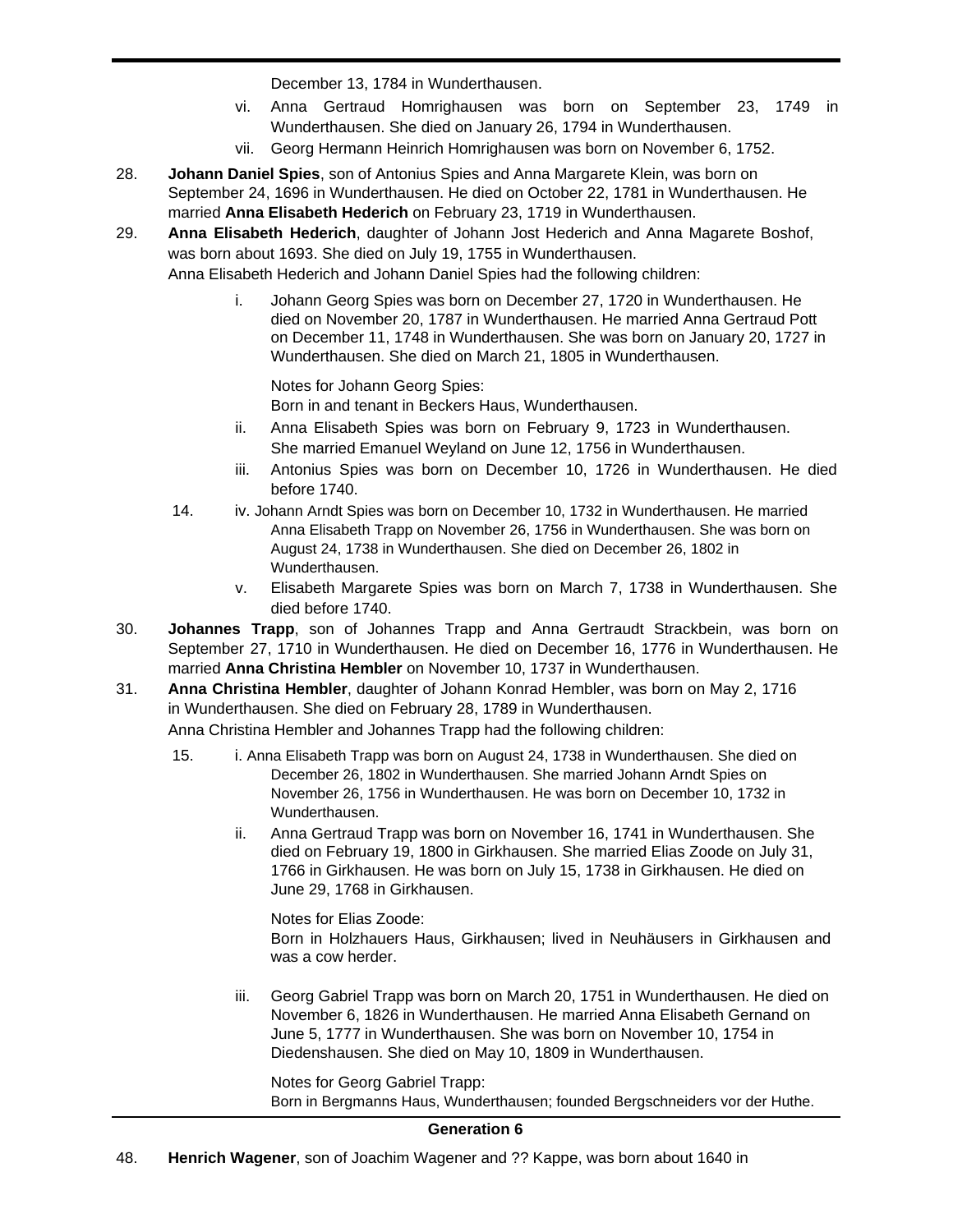Wunderthausen. He died after 1718 in Wunderthausen.

Henrich Wagener had the following children:

- i. Joachim Wagener was born before 1677 in Wunderthausen.
- ii. Johann Georg Wagener was born before 1677 in Wunderthausen.
- iii. Johann Jacob Wagener was born on July 23, 1679 in Wunderthausen. He died on December 24, 1742.
- 24. iv. Johann Christian Wagener was born on December 14, 1682 in Wunderthausen. He died on May 23, 1748 in Wunderthausen. He married Anna Gertraud Dickel on January 19, 1714. She was born on January 6, 1685 in Girkhausen. She died on November 9, 1752 in Wunderthausen.
	- v. Anna Elisabeth Wagener was born on July 27, 1687 in Wunderthausen. She died before 1740 in Wunderthausen. She married Johann Heinrich Beitzel on May 6, 1711. He was born on June 25, 1682 in Diedenshausen. He died on August 27, 1760 in Wunderthausen.

Notes for Anna Elisabeth Wagener: She was born in Jochums Haus in Wunderthausen.

Notes for Johann Heinrich Beitzel:

Around 1700, the Counts of Sayn-Wittgenstein began granting rights for new houses and land. Recipients paid a fairly high tax (called a "Canon"), but were exempt from some of the other tax and service burdens of the other peasants. Many were individual houses outside of the developed villages, and the property at Petersgrund near Wunderthausen was one of them.

It was operating by 1712. Heinrich Beitzel, born in Hanses Haus in Diedenshausen, was the first "Canonist" in Petersgrund (also known locally as "Auf dem Platz").

- vi. Anna Maria Wagener was born on February 26, 1691 in Wunderthausen. She died on July 1, 1771 in Wunderthausen.
- 52. **Johannes Homrighausen**, son of Johann Georg Homrighausen and Anna Elisabeth Strackbein, was born before 1675 in Wunderthausen. He died on March 9, 1745 in Wunderthausen. He married **Anna Liese Strackbein** on January 19, 1701.
- 53. **Anna Liese Strackbein**, daughter of Hans Georg Strackbein, was born before 1677 in Wunderthausen. She died on January 17, 1742 in Wunderthausen.

Notes for Johannes Homrighausen:

Tenant at the house name variously as Weißkopfs and Seimes. The latter derives from a dialect term for honey, so the occupants were probably bee keepers at one time (honey being the only real sweetener available). He was known as the village as der alte Weißkopf (white head), hence the other name.

Notes for Anna Liese Strackbein: Born in Hohmanns Haus.

Anna Liese Strackbein and Johannes Homrighausen had the following children:

i. Johann Georg Homrighausen was born on July 21, 1701 in Wunderthausen. He died on May 1, 1775 in Wunderthausen. He married Anna Maria Juliana Strackbein on January 23, 1728 in Wunderthausen. She was born on December 8, 1704 in Wunderthausen. She died on May 14, 1775 in Wunderthausen.

Notes for Johann Georg Homrighausen: Born in and tenant in Weißkopfs Haus, Wunderthausen.

Notes for Anna Maria Juliana Strackbein: Born in Hohmanns Haus.

26. ii. Johann Jakob Homrighausen was born on November 21, 1703 in Wunderthausen. He died on January 9, 1772 in Wunderthausen. He married Anna Catherine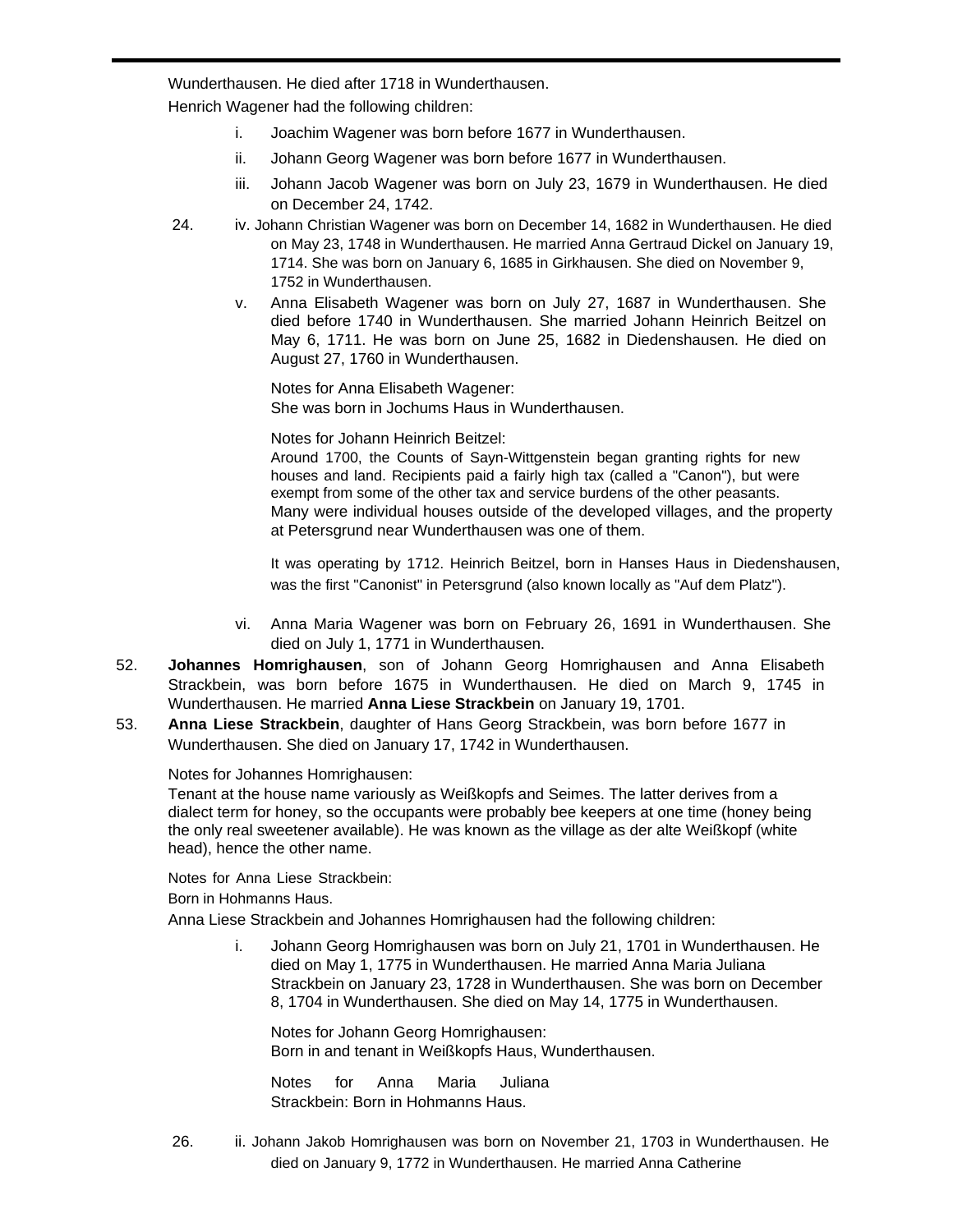Strackbein on January 8, 1734 in Wunderthausen. She was born on January 7, 1712 in Wunderthausen. She died on October 17, 1780 in Wunderthausen.

- iii. Johannes Homrighausen was born on September 27, 1706 in Wunderthausen. He died on February 11, 1783 in Wunderthausen. He married Elisabeth Magdalene Strackbein on December 17, 1732 in Wunderthausen. She was born on January 15, 1711 in Wunderthausen. She died on December 2, 1760 in Wunderthausen. He married Elisabeth Gertraudt Trapp on June 7, 1761 in Wunderthausen. She was born on April 3, 1714 in Wunderthausen.
- iv. Johann Werner Homrighausen was born on February 21, 1709 in Wunderthausen. He died on October 4, 1788 in Girkhausen. He married Anna Magdalene Dickel before 1734. She was born on April 4, 1714 in Girkhausen. She died on May 21, 1759 in Girkhausen.
- v. Anna Elisabeth Homrighausen was born on August 27, 1714 in Wunderthausen. She died before 1740 in Wunderthausen.
- 54. **Johann Georg Strackbein**, son of Hans Georg Strackbein, was born about 1670 in Wunderthausen. He died on December 26, 1740 in Wunderthausen. He married **Anna Catharina Homrighausen** on February 15, 1703 in Wunderthausen.
- 55. **Anna Catharina Homrighausen**, daughter of Johann Georg Homrighausen and Anna Elisabeth Strackbein, was born on July 10, 1685 in Wunderthausen. She died on February 13, 1750 in Wunderthausen.

Notes for Johann Georg Strackbein: Tenant in Hohmanns Haus, Wunderthausen.

Anna Catharina Homrighausen and Johann Georg Strackbein had the following children:

i. Anna Maria Juliana Strackbein was born on December 8, 1704 in Wunderthausen. She died on May 14, 1775 in Wunderthausen. She married Johann Georg Homrighausen on January 23, 1728 in Wunderthausen. He was born on July 21, 1701 in Wunderthausen. He died on May 1, 1775 in Wunderthausen.

Notes for Anna Maria Juliana Strackbein: Born in Hohmanns Haus.

Notes for Johann Georg Homrighausen: Born in and tenant in Weißkopfs Haus, Wunderthausen.

- 27. ii. Anna Catherine Strackbein was born on January 7, 1712 in Wunderthausen. She died on October 17, 1780 in Wunderthausen. She married Johann Jakob Homrighausen on January 8, 1734 in Wunderthausen. He was born on November 21, 1703 in Wunderthausen. He died on January 9, 1772 in Wunderthausen.
	- iii. Johann Jakob Strackbein was born on December 31, 1714 in Wunderthausen. He died on March 2, 1742 in Wunderthausen. He married Anna Catherine Strackbein on September 22, 1740 in Wunderthausen.
	- iv. Anna Margareta Strackbein was born on February 2, 1718 in Wunderthausen. She died on August 20, 1798 in Wunderthausen. She married Georg Gabriel Knoche on July 7, 1738 in Wunderthausen. He was born on December 28, 1713 in Wunderthausen. He died on November 2, 1770 in Wunderthausen.

Notes for Georg Gabriel Knoche: Tenant in Bormanns Haus, Wunderthausen.

- v. Johann Georg Strackbein was born on June 18, 1721 in Wunderthausen. He died before 1740 in Wunderthausen.
- vi. Johannes Strackbein was born on January 20, 1725 in Wunderthausen. He died on May 13, 1778 in Wunderthausen. He married Anna Margarete Riedesel on December 29, 1766 in Wunderthausen. She was born on May 15, 1744 in Wunderthausen. She died on February 13, 1807 in Wunderthausen. He married Anna Catharina Riedesel on April 23, 1752 in Wunderthausen. She was born on February 3, 1734 in Wunderthausen. She died on January 15, 1765 in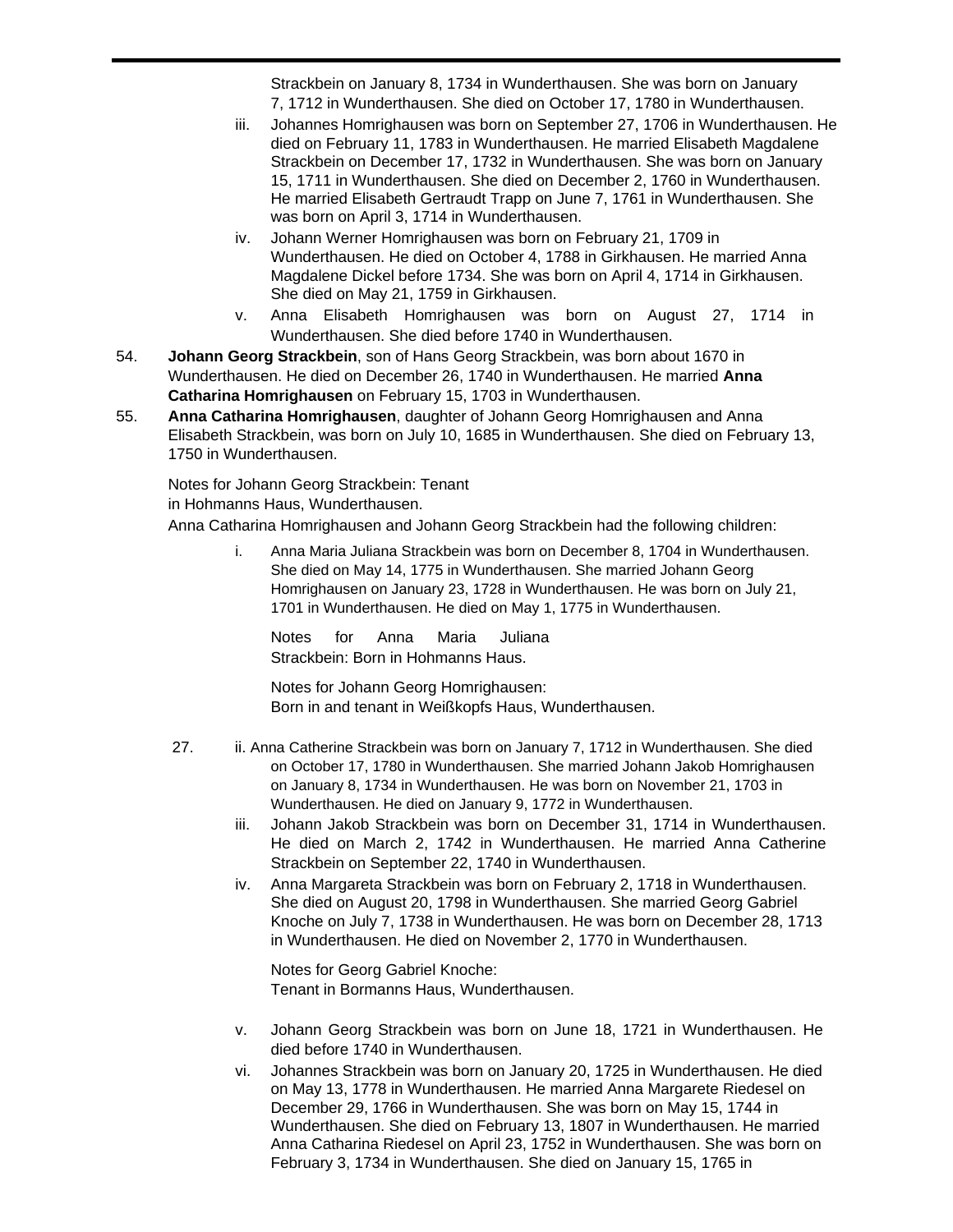Wunderthausen.

Notes for Johannes Strackbein:

Born in Hohmann Haus, became tenant in Gundermanns Haus, Wunderthausen.

- 56. **Antonius Spies**, son of Valentin Spies, was born about 1670 in Wunderthausen. He died on March 18, 1751 in Langewiese. He married **Anna Margarete Klein** on August 30, 1694 in Wunderthausen.
- 57. **Anna Margarete Klein**, daughter of Hans Peter Klein and Katharina Homrighausen, was born about 1669 in Dachsloch. She died before 1740 in Wunderthausen.

# Notes for Antonius Spies:

Born in Schmeds house. First tenant in Beckers house, Wunderthausen, which was apparently built in 1697. It probably contained a baking-house. The Count strictly controlled the number of fireplaces in each village, allocating a certain number of households to each baking-house. Anna Margarete Klein and Antonius Spies had the following children:

- i. Johann Sebastian Spies was born on November 21, 1694 in Wunderthausen. He died before 1740.
- 28. ii. Johann Daniel Spies was born on September 24, 1696 in Wunderthausen. He died on October 22, 1781 in Wunderthausen. He married Anna Elisabeth Hederich on February 23, 1719 in Wunderthausen. She was born about 1693. She died on July 19, 1755 in Wunderthausen.
	- iii. Johann Georg Spies was born on December 23, 1699 in Wunderthausen. He died before 1740.
	- iv. Johann Georg Spies was born on June 1, 1701 in Wunderthausen. He died on September 19, 1774 in Wunderthausen. He married Anna Elisabeth Gertraudt Strackbein on May 14, 1719 in Wunderthausen. She was born on July 14, 1702 in Wunderthausen. She died on March 30, 1769 in Wunderthausen.

## Notes for Johann Georg Spies:

May have been called Johannes. Became the tenant in Schemds house, Wunderthausen, through marriage. Probably born in Beckers.

- v. Catherine Elisabeth Spies was born on May 19, 1705 in Wunderthausen. She died before 1740.
- vi. Anna Christina Spies was born on September 9, 1708 in Wunderthausen.
- vii. Johannes Spies was born on November 23, 1711 in Wunderthausen.
- viii. Ludwig Spies was born on March 25, 1715 in Wunderthausen.
- 58. **Johann Jost Hederich**, son of Peter Hederich and Elisabeth Reistenberger, was born about 1658 in Birkefehl or Elsoff. He died on November 1, 1688 in Girkhausen. He married **Anna Magarete Boshof** in 1688.
- 59. **Anna Magarete Boshof**, daughter of Johann Daniel Boshoff, was born about 1663 in Probably Wunderthausen.

Anna Magarete Boshof and Johann Jost Hederich had the following child:

- 29. i. Anna Elisabeth Hederich was born about 1693. She died on July 19, 1755 in Wunderthausen. She married Johann Daniel Spies on February 23, 1719 in Wunderthausen. He was born on September 24, 1696 in Wunderthausen. He died on October 22, 1781 in Wunderthausen.
- 60. **Johannes Trapp**, son of Johannes Trapp and Margretha Weymer, was born on November 5, 1677 in Wunderthausen. He married **Anna Gertraudt Strackbein** on February 25, 1709 in Wunderthausen.

# 61. **Anna Gertraudt Strackbein**.

Notes for Johannes Trapp:

Born in Weymers house, Wunderthausen. After marriage, lived until 1712 in Weymers and then built Bergmanns.

Anna Gertraudt Strackbein and Johannes Trapp had the following children: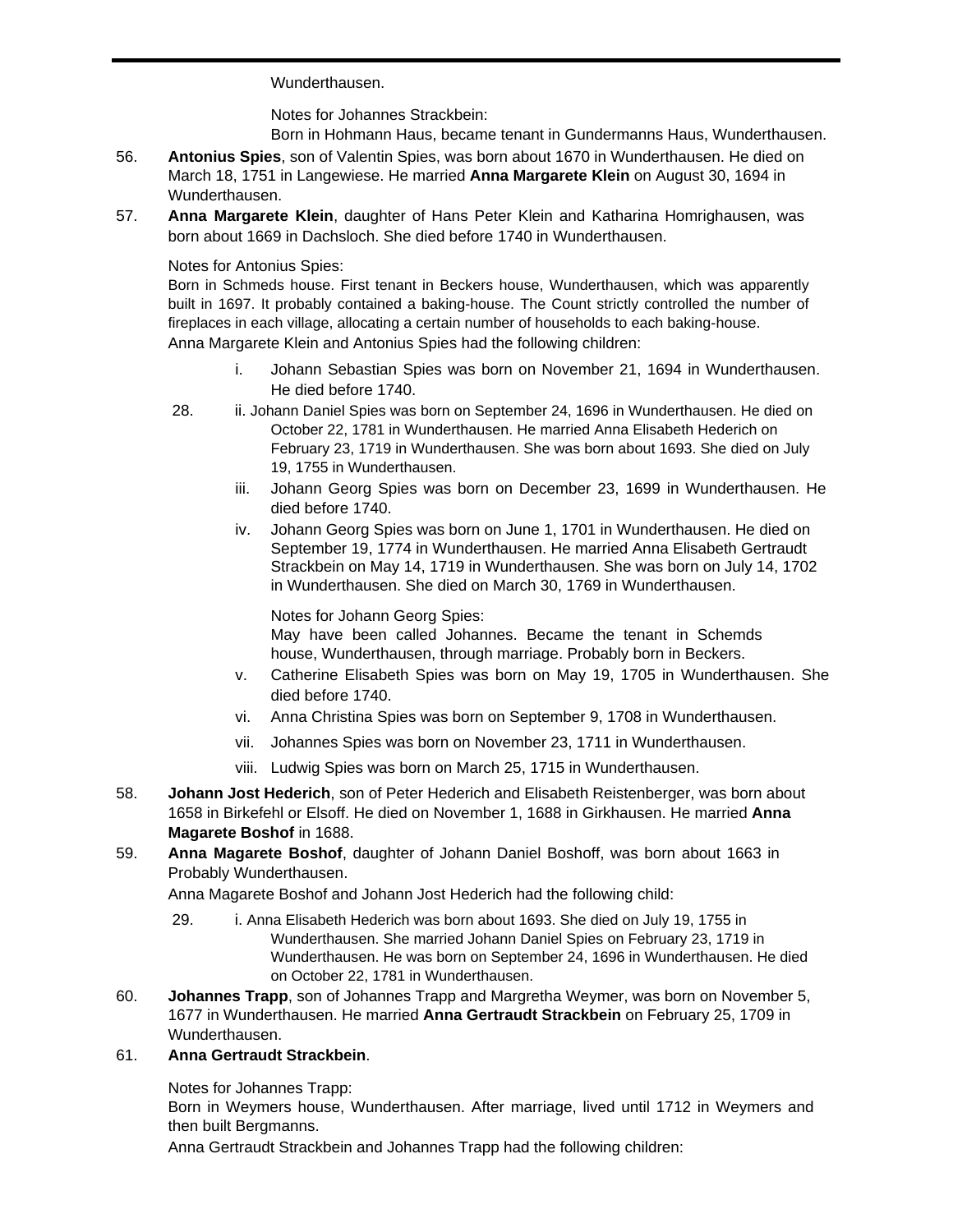- 30. i. Johannes Trapp was born on September 27, 1710 in Wunderthausen. He died on December 16, 1776 in Wunderthausen. He married Anna Christina Hembler on November 10, 1737 in Wunderthausen. She was born on May 2, 1716 in Wunderthausen. She died on February 28, 1789 in Wunderthausen.
	- ii. Anna Gertraud Trapp was born on April 14, 1714 in Wunderthausen.
	- iii. Maria Gertraud Trapp was born on September 3, 1717 in Wunderthausen.
	- iv. Johannes Georg Trapp was born on December 25, 1719 in Wunderthausen. He married Anna Maria Mörchen on October 26, 1738 in Wunderthausen.
	- v. Anna Elisabeth Trapp was born on October 16, 1722 in Wunderthausen.
	- vi. Georg Gabriel Trapp was born on March 11, 1726 in Wunderthausen. He died on February 7, 1755 in Wunderthausen.
	- vii. Johann Heinrich Trapp was born on May 30, 1729 in Wunderthausen.

## 62. **Johann Konrad Hembler**.

Johann Konrad Hembler had the following child:

31. i. Anna Christina Hembler was born on May 2, 1716 in Wunderthausen. She died on February 28, 1789 in Wunderthausen. She married Johannes Trapp on November 10, 1737 in Wunderthausen. He was born on September 27, 1710 in Wunderthausen. He died on December 16, 1776 in Wunderthausen.

#### **Generation 7**

- 96. **Joachim Wagener** was born about 1600 in Wunderthausen. He died in 1666 in Wunderthausen. He married **?? Kappe** about 1630.
- 97. **?? Kappe**, daughter of Abraham Kappe, was born about 1605 in Wunderthausen.

Notes for Joachim Wagener:

Became the tenant in Jochums through marriage.

?? Kappe and Joachim Wagener had the following children:

- 48. i. Henrich Wagener was born about 1640 in Wunderthausen. He died after 1718 in Wunderthausen.
	- ii. Jacob Wagener was born about 1645 in Wunderthausen. He died on March 17, 1700.
	- iii. Johann Kurt Wagener was born about 1650 in Wunderthausen. He died before October 1685.
	- iv. Susannah Wagener was born in Wunderthausen. She died on February 25, 1742.
- 104. **Johann Georg Homrighausen**, son of Hans Homrighausen and ??, was born about 1645 in Wunderthausen. He married **Anna Elisabeth Strackbein** about 1670.
- 105. **Anna Elisabeth Strackbein**, daughter of Hans Georg Strackbein and ?? Pletsch, was born about 1645 in Wunderthausen.

Notes for Johann Georg Homrighausen: Born in Seimes house and became the tenant.

Notes for Anna Elisabeth

Strackbein: Born in Mannes house.

Anna Elisabeth Strackbein and Johann Georg Homrighausen had the following children:

- 52. i. Johannes Homrighausen was born before 1675 in Wunderthausen. He died on March 9, 1745 in Wunderthausen. He married Anna Liese Strackbein on January 19, 1701. She was born before 1677 in Wunderthausen. She died on January 17, 1742 in Wunderthausen.
	- ii. Anna Catharina Homrighausen was born before 1677.
	- iii. Johann Georg Homrighausen was born on August 10, 1678 in Wunderthausen. He died before 1730. He married Anna Catharina Boshoff on December 28, 1714 in Wunderthausen. She was born about 1694 in Wunderthausen. She died between 1732-1734 in Wunderthausen.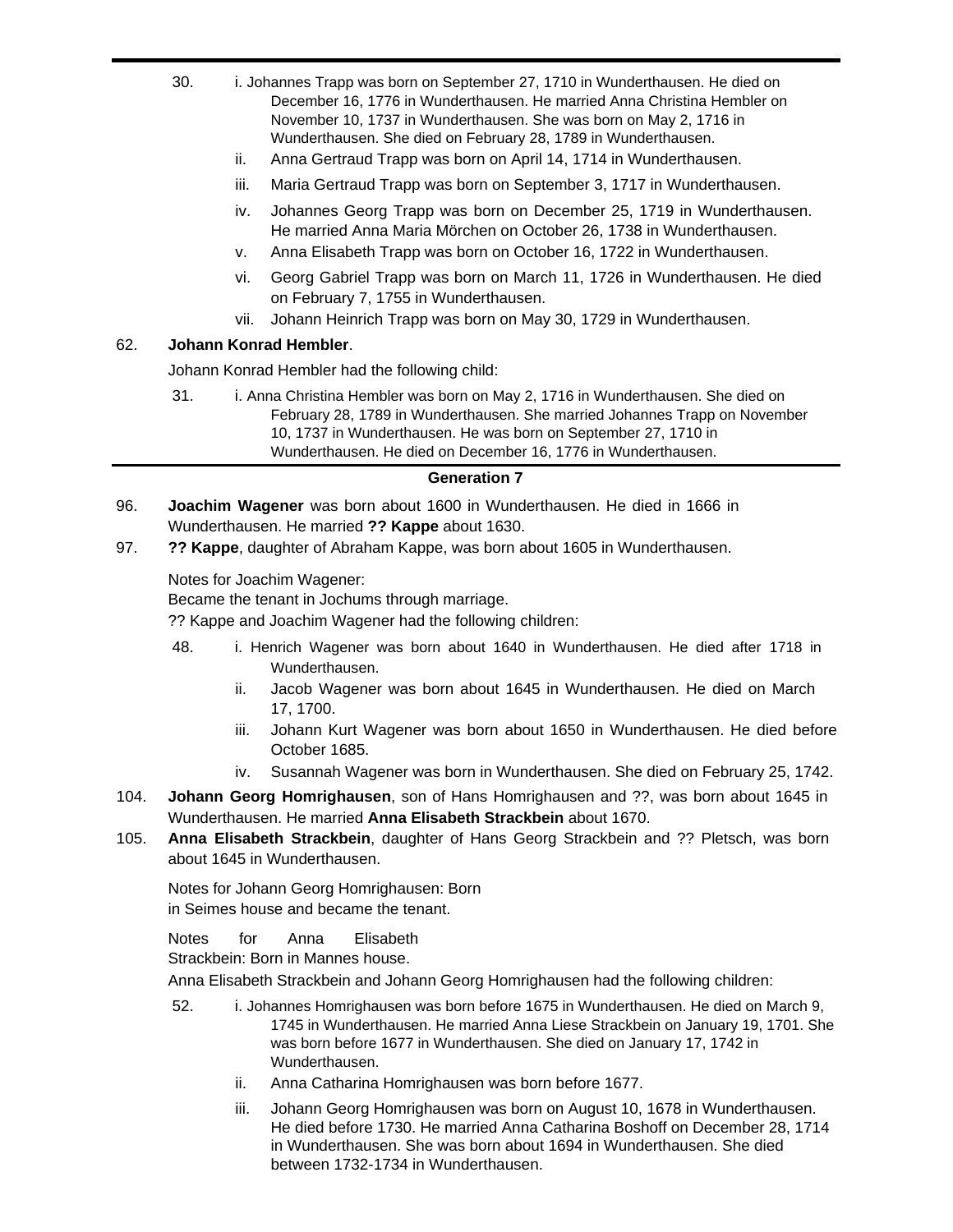Notes for Johann Georg Homrighausen:

Born in Seimes house. Became the tenant through marriage in Leyeschneiders. First known tenant in the house known as Unter der Laye. His family of origin is not certain.

Notes for Anna Catharina Boshoff:

She was born in the house known variously as Gertrudens, Unter der Leye, and Leienschneiders. There is no record of her birth, but several generations of Boßhof (Booßhoff) are recorded there in other records. As of 1650, the house itself lay between Wunderthausen and Diedenshausen. When it was moved into Wunderthausen is not known.

iv. Johann Jacob Homrighausen was born on April 25, 1682 in Wunderthausen. He died before 1744 in Wunderthausen. He married Anna Christina Boshoff on January 22, 1706 in Wunderthausen. She was born on July 10, 1682 in Wunderthausen. She died on March 7, 1745 in Wunderthausen.

Notes for Johann Jacob Homrighausen: Lived in Altehäusers which probably came to him through marriage. Born in Seimes Haus.

Notes for Anna Christina Boshoff: Almost certainly born in Altehäusers as the daughter of Theiß Boßhof.

v. Anna Gertraud Homrighausen was born about 1683 in Wunderthausen. She died before 1740 in Wunderthausen. She married Johann Georg Wetzel on August 20, 1705 in Wunderthausen. He was born about 1670 in Wunderthausen. He died before 1740 in Wunderthausen.

Notes for Johann Georg Wetzel: Shepherd, and lived in Schwarze house.

- 55. vi. Anna Catharina Homrighausen was born on July 10, 1685 in Wunderthausen. She died on February 13, 1750 in Wunderthausen. She married Johann Georg Strackbein on February 15, 1703 in Wunderthausen. He was born about 1670 in Wunderthausen. He died on December 26, 1740 in Wunderthausen.
	- vii. Anna Margretha Homrighausen was born on April 7, 1688 in Wunderthausen. She died after 1706.
	- viii. Elias Werner Homrighausen was born on July 15, 1691 in Wunderthausen. He died on February 13, 1753.
- 106. **Hans Georg Strackbein** was born about 1640 in Wunderthausen. He died before 1699 in Wunderthausen. He married an unknown spouse about 1665. Hans Georg Strackbein had the following children:

- i. Elisabeth Strackbein was born about 1665 in Wunderthausen. She died after 1689.
- 54. ii. Johann Georg Strackbein was born about 1670 in Wunderthausen. He died on December 26, 1740 in Wunderthausen. He married Anna Catharina Homrighausen on February 15, 1703 in Wunderthausen. She was born on July 10, 1685 in Wunderthausen. She died on February 13, 1750 in Wunderthausen.
	- iii. Anna Maria Strackbein was born about 1672 in Wunderthausen. She married Johann Curt Boshoff on May 10, 1694 in Wunderthausen. He was born about 1670 in Wunderthausen. He died after 1712 in Wunderthausen.

Notes for Anna Maria Strackbein:

Born in Hohmanns house.

- iv. Anna Elisabeth Strackbein was born about 1675 in Wunderthausen.
- 53. v. Anna Liese Strackbein was born before 1677 in Wunderthausen. She died on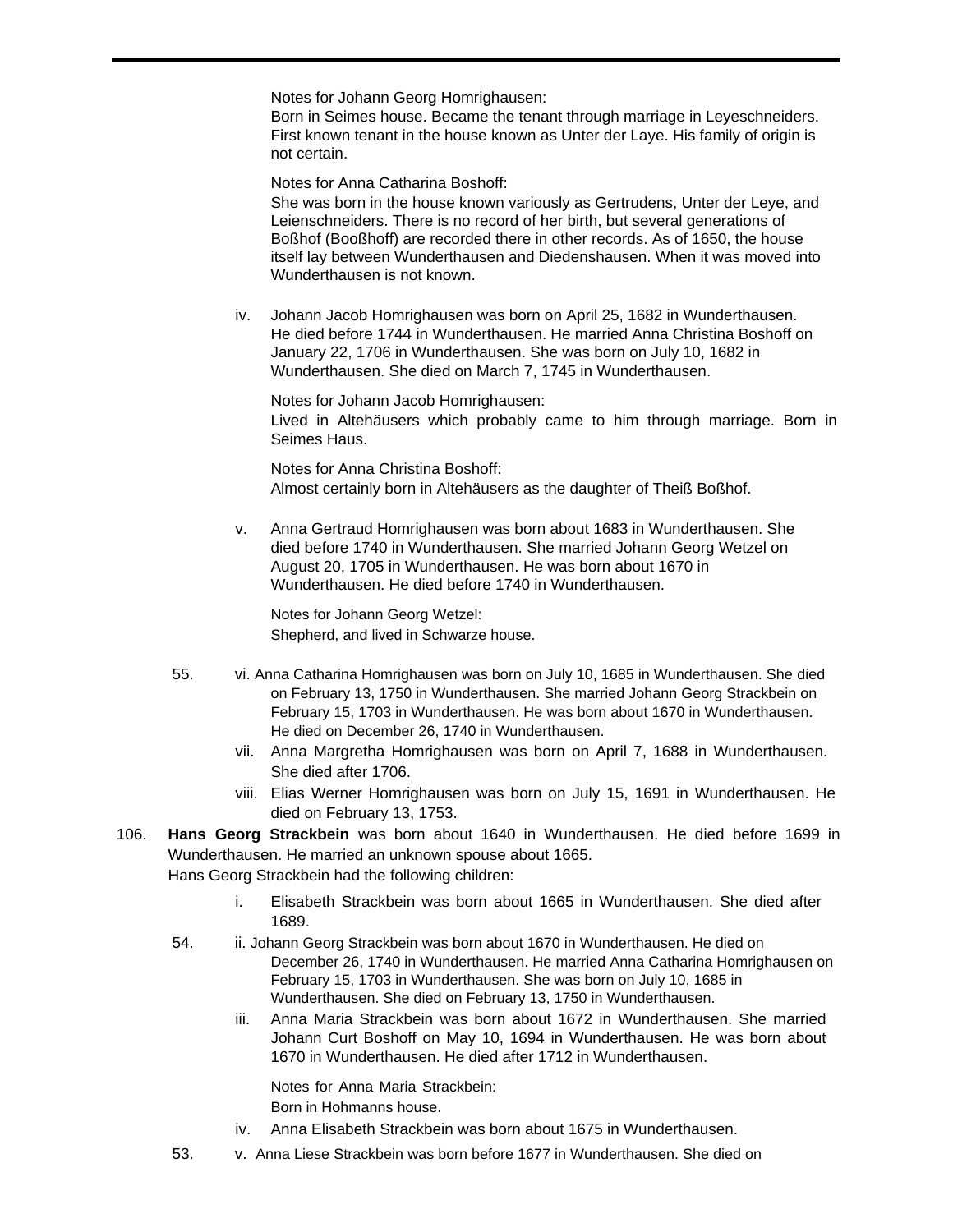January 17, 1742 in Wunderthausen. She married Johannes Homrighausen on January 19, 1701. He was born before 1675 in Wunderthausen. He died on March 9, 1745 in Wunderthausen.

- vi. Anna Margarethe Strackbein was born on January 16, 1685 in Wunderthausen.
- vii. Johannes Strackbein was born on July 1, 1688 in Wunderthausen. He died on October 17, 1757 in Wunderthausen. He married Anna Margarete Spies on August 22, 1717 in Wunderthausen. She was born on September 28, 1690 in Wunderthausen. She died on December 4, 1754 in Wunderthausen.

Notes for Johannes Strackbein:

Born in Hohmanns Haus, became the tenant in Lotzes Haus, Wunderthausen.

- 108. **Hans Georg Strackbein** was born about 1640 in Wunderthausen. He died before 1699 in Wunderthausen. He married an unknown spouse about 1665. Hans Georg Strackbein had the following children:
	- i. Elisabeth Strackbein was born about 1665 in Wunderthausen. She died after 1689.
	- 54. ii. Johann Georg Strackbein was born about 1670 in Wunderthausen. He died on December 26, 1740 in Wunderthausen. He married Anna Catharina Homrighausen on February 15, 1703 in Wunderthausen. She was born on July 10, 1685 in Wunderthausen. She died on February 13, 1750 in Wunderthausen.
		- iii. Anna Maria Strackbein was born about 1672 in Wunderthausen. She married Johann Curt Boshoff on May 10, 1694 in Wunderthausen. He was born about 1670 in Wunderthausen. He died after 1712 in Wunderthausen.

Notes for Anna Maria Strackbein: Born in Hohmanns house.

- iv. Anna Elisabeth Strackbein was born about 1675 in Wunderthausen.
- 53. v. Anna Liese Strackbein was born before 1677 in Wunderthausen. She died on January 17, 1742 in Wunderthausen. She married Johannes Homrighausen on January 19, 1701. He was born before 1675 in Wunderthausen. He died on March 9, 1745 in Wunderthausen.
	- vi. Anna Margarethe Strackbein was born on January 16, 1685 in Wunderthausen.
	- vii. Johannes Strackbein was born on July 1, 1688 in Wunderthausen. He died on October 17, 1757 in Wunderthausen. He married Anna Margarete Spies on August 22, 1717 in Wunderthausen. She was born on September 28, 1690 in Wunderthausen. She died on December 4, 1754 in Wunderthausen.

Notes for Johannes Strackbein:

Born in Hohmanns Haus, became the tenant in Lotzes Haus, Wunderthausen.

- 110. **Johann Georg Homrighausen**, son of Hans Homrighausen and ??, was born about 1645 in Wunderthausen. He married **Anna Elisabeth Strackbein** about 1670.
- 111. **Anna Elisabeth Strackbein**, daughter of Hans Georg Strackbein and ?? Pletsch, was born about 1645 in Wunderthausen.

Notes for Johann Georg Homrighausen: Born in Seimes house and became the tenant.

Notes for Anna Elisabeth

Strackbein: Born in Mannes house.

Anna Elisabeth Strackbein and Johann Georg Homrighausen had the following children:

- 52. i. Johannes Homrighausen was born before 1675 in Wunderthausen. He died on March 9, 1745 in Wunderthausen. He married Anna Liese Strackbein on January 19, 1701. She was born before 1677 in Wunderthausen. She died on January 17, 1742 in Wunderthausen.
	- ii. Anna Catharina Homrighausen was born before 1677.
	- iii. Johann Georg Homrighausen was born on August 10, 1678 in Wunderthausen. He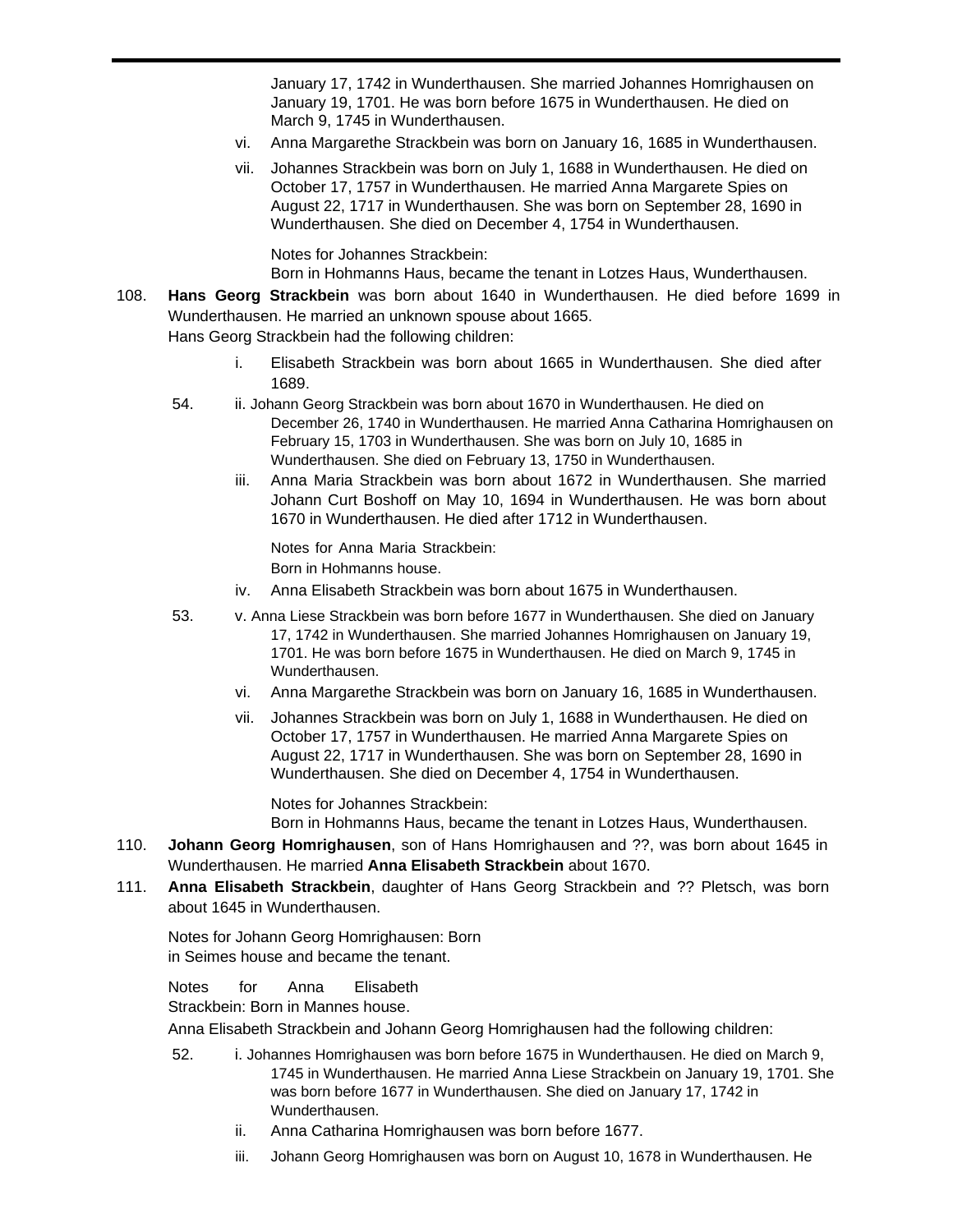died before 1730. He married Anna Catharina Boshoff on December 28, 1714 in Wunderthausen. She was born about 1694 in Wunderthausen. She died between 1732-1734 in Wunderthausen.

Notes for Johann Georg Homrighausen:

Born in Seimes house. Became the tenant through marriage in Leyeschneiders. First known tenant in the house known as Unter der Laye. His family of origin is not certain.

Notes for Anna Catharina Boshoff:

She was born in the house known variously as Gertrudens, Unter der Leye, and Leienschneiders. There is no record of her birth, but several generations of Boßhof (Booßhoff) are recorded there in other records. As of 1650, the house itself lay between Wunderthausen and Diedenshausen. When it was moved into Wunderthausen is not known.

iv. Johann Jacob Homrighausen was born on April 25, 1682 in Wunderthausen. He died before 1744 in Wunderthausen. He married Anna Christina Boshoff on January 22, 1706 in Wunderthausen. She was born on July 10, 1682 in Wunderthausen. She died on March 7, 1745 in Wunderthausen.

Notes for Johann Jacob Homrighausen:

Lived in Altehäusers which probably came to him through marriage. Born in Seimes Haus.

Notes for Anna Christina Boshoff: Almost certainly born in Altehäusers as the daughter of Theiß Boßhof.

v. Anna Gertraud Homrighausen was born about 1683 in Wunderthausen. She died before 1740 in Wunderthausen. She married Johann Georg Wetzel on August 20, 1705 in Wunderthausen. He was born about 1670 in Wunderthausen. He died before 1740 in Wunderthausen.

Notes for Johann Georg Wetzel: Shepherd, and lived in Schwarze house.

- 55. vi. Anna Catharina Homrighausen was born on July 10, 1685 in Wunderthausen. She died on February 13, 1750 in Wunderthausen. She married Johann Georg Strackbein on February 15, 1703 in Wunderthausen. He was born about 1670 in Wunderthausen. He died on December 26, 1740 in Wunderthausen.
	- vii. Anna Margretha Homrighausen was born on April 7, 1688 in Wunderthausen. She died after 1706.
	- viii. Elias Werner Homrighausen was born on July 15, 1691 in Wunderthausen. He died on February 13, 1753.
- 112. **Valentin Spies** was born about 1630 in Wunderthausen. He died between 1665-1675 in Wunderthausen. He married an unknown spouse about 1650. Valentin Spies had the following children:
	- i. Johann Georg Spies was born about 1645 in Wunderthausen. He died after 1698 in Wunderthausen. He married Anna Gertraud Homrighausen on May 13, 1678 in Wunderthausen. She was born about 1650 in Wunderthausen. She died before 1740 in Wunderthausen. He married Anna Margaretha Spies about 1672. She was born about 1645 in Wunderthausen. She died before 1678.

Notes for Anna Gertraud Homrighausen: From Seimes Haus in Wunderthausen.

Notes for Anna Margaretha Spies: Believed to have been born in Gundermanns Haus, but her family name is not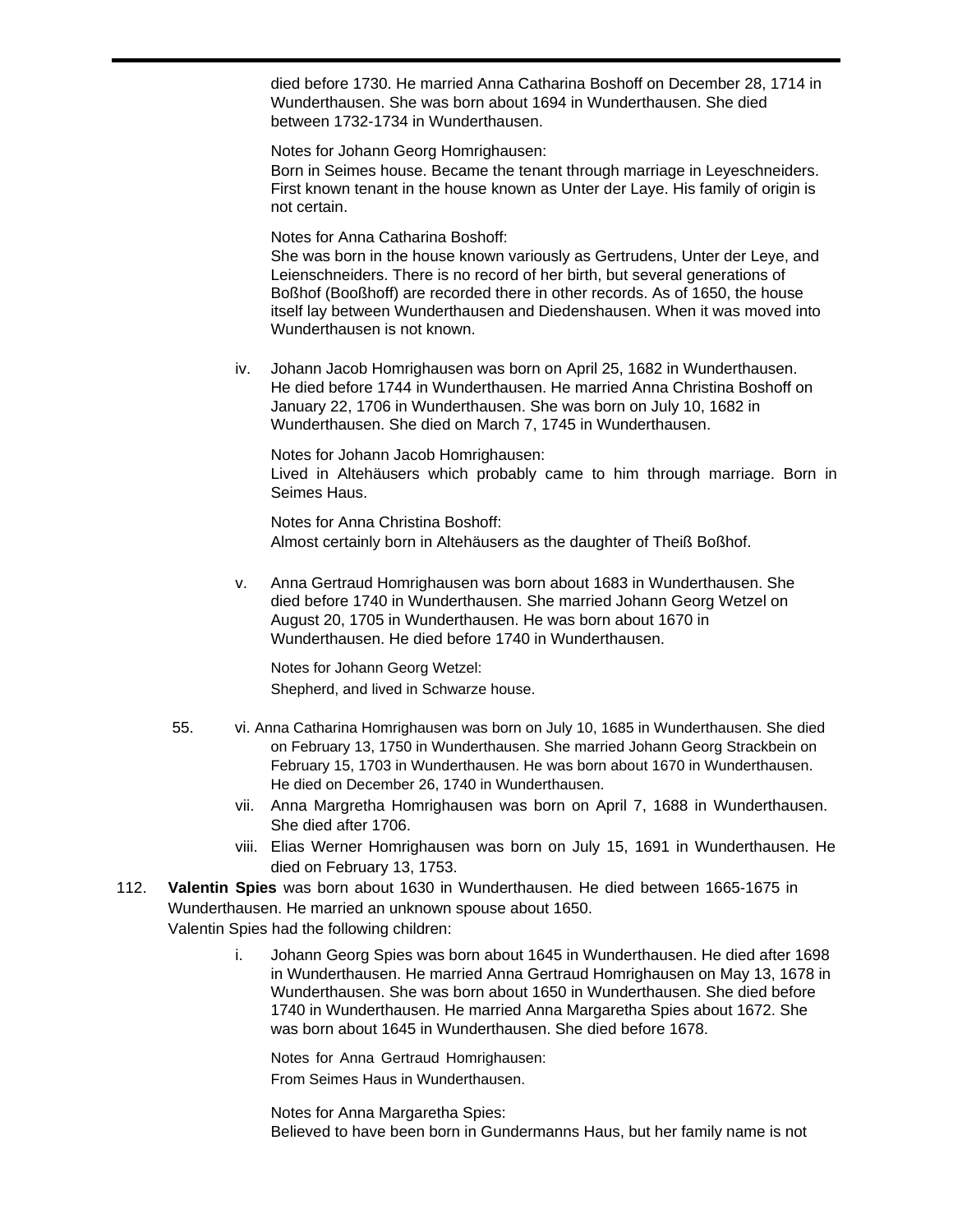certain. The tenancy passed to her husband Johann Georg Spies.

ii. Anna Christina Spies was born about 1655 in Wunderthausen. She died after 1708 in Wunderthausen. She married Werner Dienst on October 11, 1678 in Wunderthausen. He was born about 1655 in Wunderthausen. He died after 1712 in Wunderthausen.

Notes for Werner Dienst: Tenant in Schmeds house, Wunderthausen.

- iii. Anna Elisabeth Spies was born about 1660 in Wunderthausen.
- iv. Ludwig Spies was born about 1665 in Wunderthausen. He died before 1735 in Wunderthausen. He married Anna Catharina Eckhard on November 24, 1687. She was born about 1664 in Wunderthausen. She died on April 20, 1744 in Wunderthausen.

Notes for Ludwig Spies: Known as Lotz. Born in Schmeds Haus. Eventually took over the house known as Lotzes.

- v. Johannes Spies was born about 1668 in Wunderthausen.
- vi. Anna Margaretha Spies was born about 1670 in Wunderthausen. She died on May 23, 1741 in Wunderthausen. She married Theis Trapp on January 3, 1694. He was born in 1670 in Wunderthausen. He died between 1709-1711 in Wunderthausen.

Notes for Anna Margaretha Spies: Born in Schmeds house.

Notes for Theis Trapp: Born in and tenant in Weymers house.

- 56. vii. Antonius Spies was born about 1670 in Wunderthausen. He died on March 18, 1751 in Langewiese. He married Anna Margarete Klein on August 30, 1694 in Wunderthausen. She was born about 1669 in Dachsloch. She died before 1740 in Wunderthausen.
- 114. **Hans Peter Klein**, son of Peter Klein and Johanetta ??, was born about 1627 in Probably Bromskirchen. He died in October 1688 in Bromskirchen. He married **Katharina Homrighausen** on July 3, 1656.
- 115. **Katharina Homrighausen**, daughter of Bastian Homrighausen and ?? Beitzel, was born about 1630 in Wunderthausen. She died in November 1695 in Bromskirchen. Katharina Homrighausen and Hans Peter Klein had the following children:
	- 57. i. Anna Margarete Klein was born about 1669 in Dachsloch. She died before 1740 in Wunderthausen. She married Antonius Spies on August 30, 1694 in Wunderthausen. He was born about 1670 in Wunderthausen. He died on March 18, 1751 in Langewiese.
		- ii. Johann Peter Klein. He died on October 21, 1688 in Dachsloch. He married Anna Maria Benfer on October 19, 1688 in Bromskirchen. She was born about 1665. She died on May 5, 1737 in Dachsloch.
- 116. **Peter Hederich** was born about 1615. He died on October 21, 1673 in Birkefehl. He married **Elisabeth Reistenberger** about 1645.
- 117. **Elisabeth Reistenberger**, daughter of Johannes Reistenberger and ?? Linde, was born about 1620. She died on April 11, 1687 in Birkefehl.

Elisabeth Reistenberger and Peter Hederich had the following child:

58. i. Johann Jost Hederich was born about 1658 in Birkefehl or Elsoff. He died on November 1, 1688 in Girkhausen. He married Anna Magarete Boshof in 1688. She was born about 1663 in Probably Wunderthausen.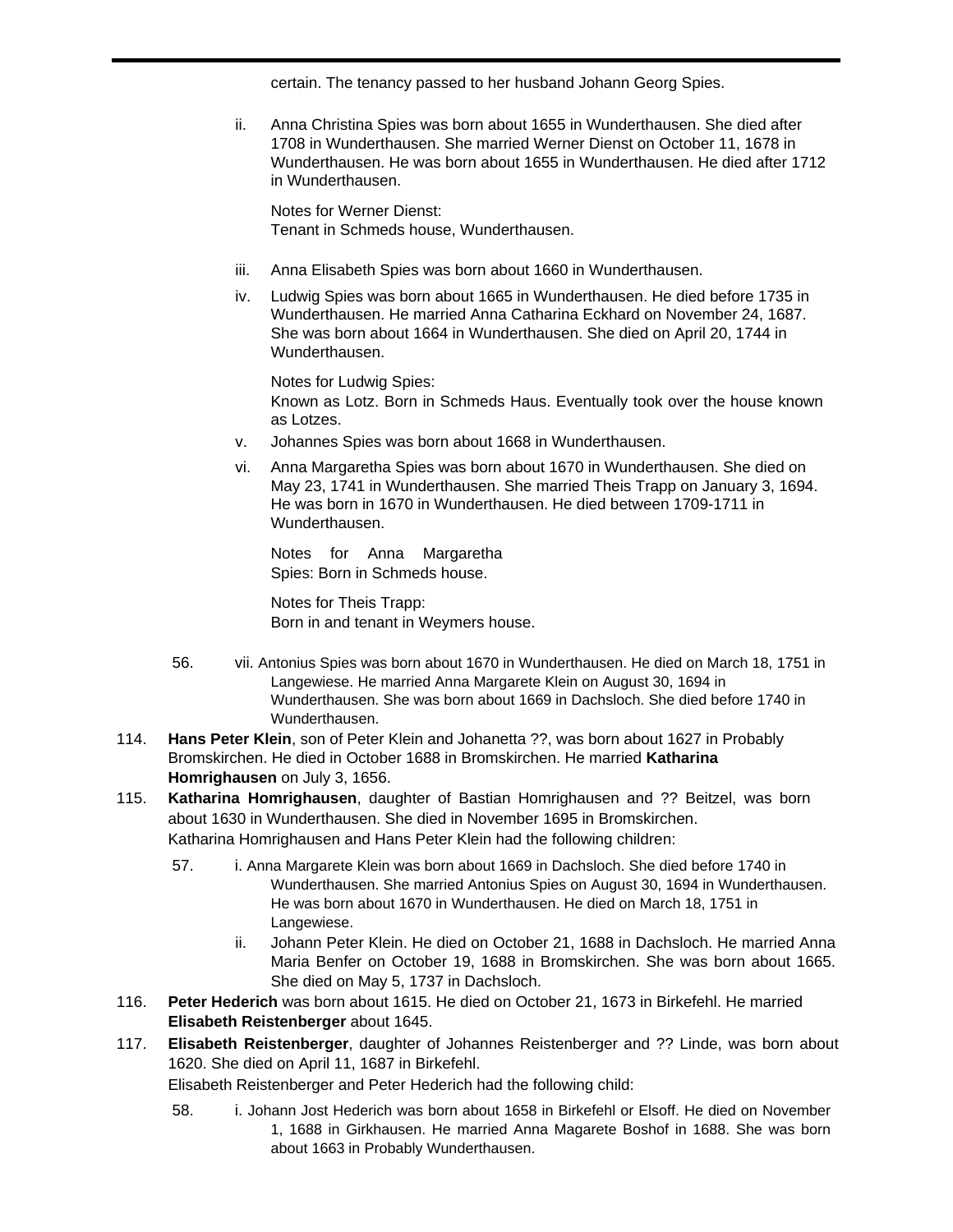- 118. **Johann Daniel Boshoff** was born about 1622 in Probably Wunderthausen. He died before 1699 in Wunderthausen. He married an unknown spouse about 1645. Johann Daniel Boshoff had the following children:
	- i. Johann Conrad Boshoff was born about 1645 in Wunderthausen.

Notes for Johann Conrad Boshoff: Tenant in Leyeschneiders.

ii. Johann Theis Boshoff was born about 1660 in Wunderthausen. He died before June 1718 in Wunderthausen. He married Anna Elisabeth Dienst on April 19, 1682. She was born about 1660 in Wunderthausen.

Notes for Johann Theis Boshoff: Born in Unter der Leye, Wundehausen. Married into Linde. Known to be alive in 1678 when he served as a godparent.

Notes for Anna Elisabeth Dienst: She and her brother Johannes divided the property that had belonged to Linde house ("beim Wasser"). She resided in what became Altehäusers, while he kept Linde.

- 59. iii. Anna Magarete Boshof was born about 1663 in Probably Wunderthausen. She married Johann Jost Hederich in 1688. He was born about 1658 in Birkefehl or Elsoff. He died on November 1, 1688 in Girkhausen.
	- iv. Anna Catherina Boshoff.

Notes for Anna Catherina Boshoff: Known to be alive in 1695 when she served as a godparent.

v. Anna Elisabeth Boshoff.

Notes for Anna Elisabeth Boshoff:

Known to be alive in 1687 when she served as a godparent.

- vi. Johann Georg Boshoff. He married Martha Wiedersprecher on February 23, 1693. She was born in Wingeshausen.
- 120. **Johannes Trapp** was born about 1640. He married **Margretha Weymer** about 1670.
- 121. **Margretha Weymer**, daughter of Johannes Waymar and ? Heidt, was born about 1640.

Margretha Weymer and Johannes Trapp had the following children:

i. Theis Trapp was born in 1670 in Wunderthausen. He died between 1709-1711 in Wunderthausen. He married Anna Margaretha Spies on January 3, 1694. She was born about 1670 in Wunderthausen. She died on May 23, 1741 in Wunderthausen.

Notes for Theis Trapp: Born in and tenant in Weymers house.

Notes for Anna Margaretha Spies: Born in Schmeds house.

ii. Gabriel Trapp was born about 1672 in Wunderthausen. He died before 1734. He married Anna Elisabeth Catharina Womelsdorf on March 2, 1700 in Wunderthausen. She was born in February 1685 in Wunderthausen. She died on April 22, 1742 in Wunderthausen.

Notes for Gabriel Trapp: Born in Weymers Haus, Wunderthausen, became the tenant in Mannes.

- iii. Anna Elisabeth Trapp was born about 1674 in Wunderthausen. She died on February 7, 1751.
- iv. Elisabeth Trapp was born about 1676 in Wunderthausen.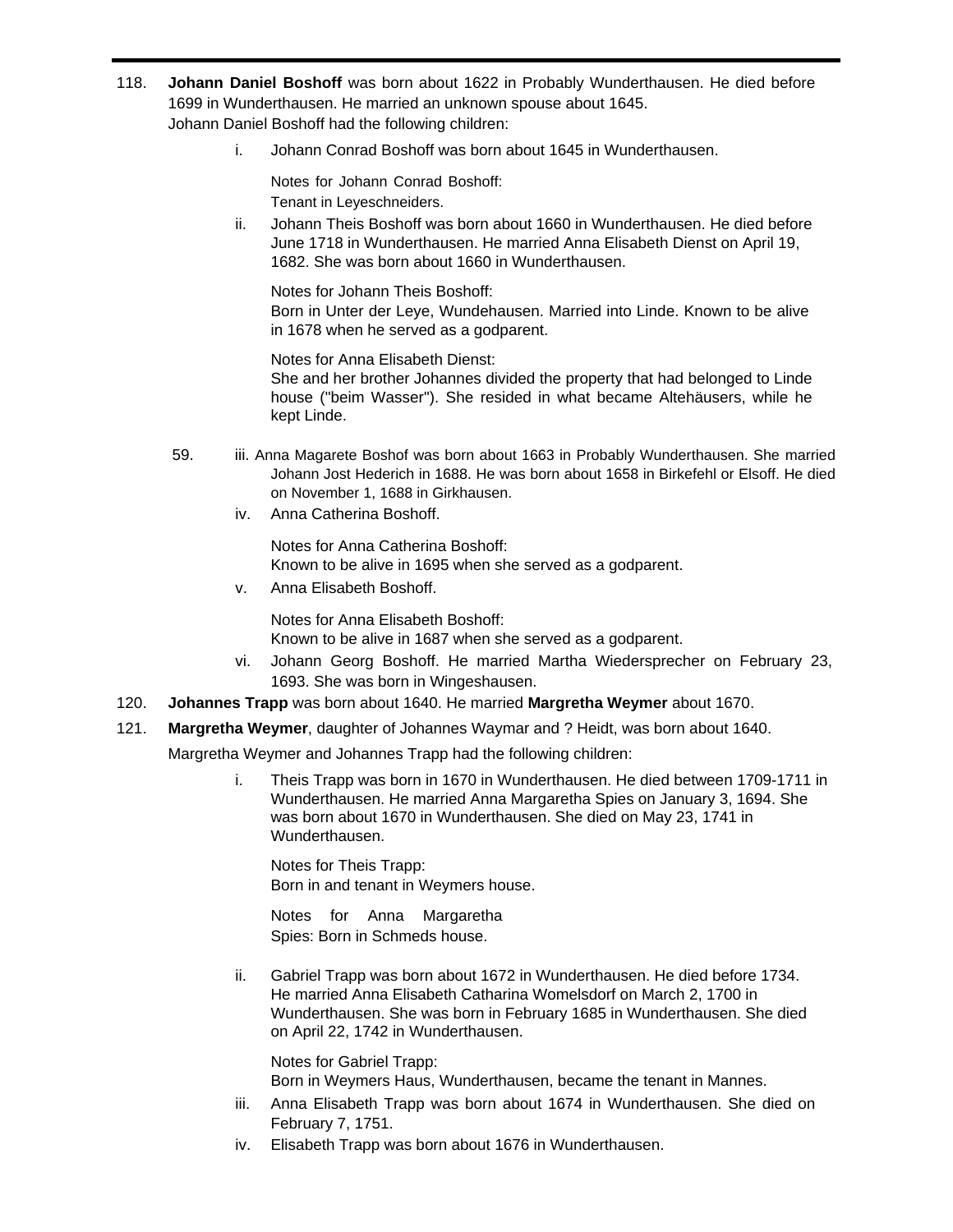- 60. v. Johannes Trapp was born on November 5, 1677 in Wunderthausen. He married Anna Gertraudt Strackbein on February 25, 1709 in Wunderthausen.
	- vi. Sophia Elisabetha Trapp was born on September 27, 1680 in Wunderthausen.

## **Generation 8**

194. **Abraham Kappe** was born about 1575 in Wunderthausen.

Abraham Kappe had the following child:

- 97. i. ?? Kappe was born about 1605 in Wunderthausen. She married Joachim Wagener about 1630. He was born about 1600 in Wunderthausen. He died in 1666 in Wunderthausen.
- 208. **Hans Homrighausen**, son of Johannes Homrighausen and Elisabeth Hüster, was born about 1615 in Wunderthausen. He married **??** about 1645.
- 209. **??** was born about 1615.

Notes for Hans Homrighausen:

Tenant in Seimes.

?? and Hans Homrighausen had the following children:

- 104. i. Johann Georg Homrighausen was born about 1645 in Wunderthausen. He married Anna Elisabeth Strackbein about 1670. She was born about 1645 in Wunderthausen.
	- ii. Anna Gertraud Homrighausen was born about 1650 in Wunderthausen. She died before 1740 in Wunderthausen. She married Johann Georg Spies on May 13, 1678 in Wunderthausen. He was born about 1645 in Wunderthausen. He died after 1698 in Wunderthausen.

Notes for Anna Gertraud Homrighausen: From Seimes Haus in Wunderthausen.

iii. Johannes Homrighausen was born in 1652 in Wunderthausen. He died before 1722 in Diedenshausen. He married Elisabeth Schüßler in 1677 in Diedenshausen. She was born about 1650 in Diedenshausen. She died in Diedenshausen.

Notes for Johannes Homrighausen:

Born in Seimes Haus in Wunderthausen but became the tenant in Hermes Haus, Diedenshausen.

- 210. **Hans Georg Strackbein**. He died before 1680. He married **?? Pletsch** about 1625.
- 211. **?? Pletsch**. She died after 1680.

Notes for Hans Georg Strackbein:

Tennant in Mannes house.

?? Pletsch and Hans Georg Strackbein had the following children:

i. Juliana Strackbein was born about 1640 in Wunderthausen. She died after 1690. She married Johannes Mannus Womelsdorf about 1670 in Wunderthausen. He was born about 1640 in Girkhausen. He died after 1708 in Wunderthausen.

Notes for Johannes Mannus Womelsdorf: Born in Pfaffe Haus, Girkhausen. Became the tenant through marriage in what has been since then as "Mannes" Haus.

- 105. ii. Anna Elisabeth Strackbein was born about 1645 in Wunderthausen. She married Johann Georg Homrighausen about 1670. He was born about 1645 in Wunderthausen.
	- iii. Johann Georg Strackbein. He died after 1685.
	- iv. Elisabeth Strackbein.
	- v. Anna Gertraud Strackbein.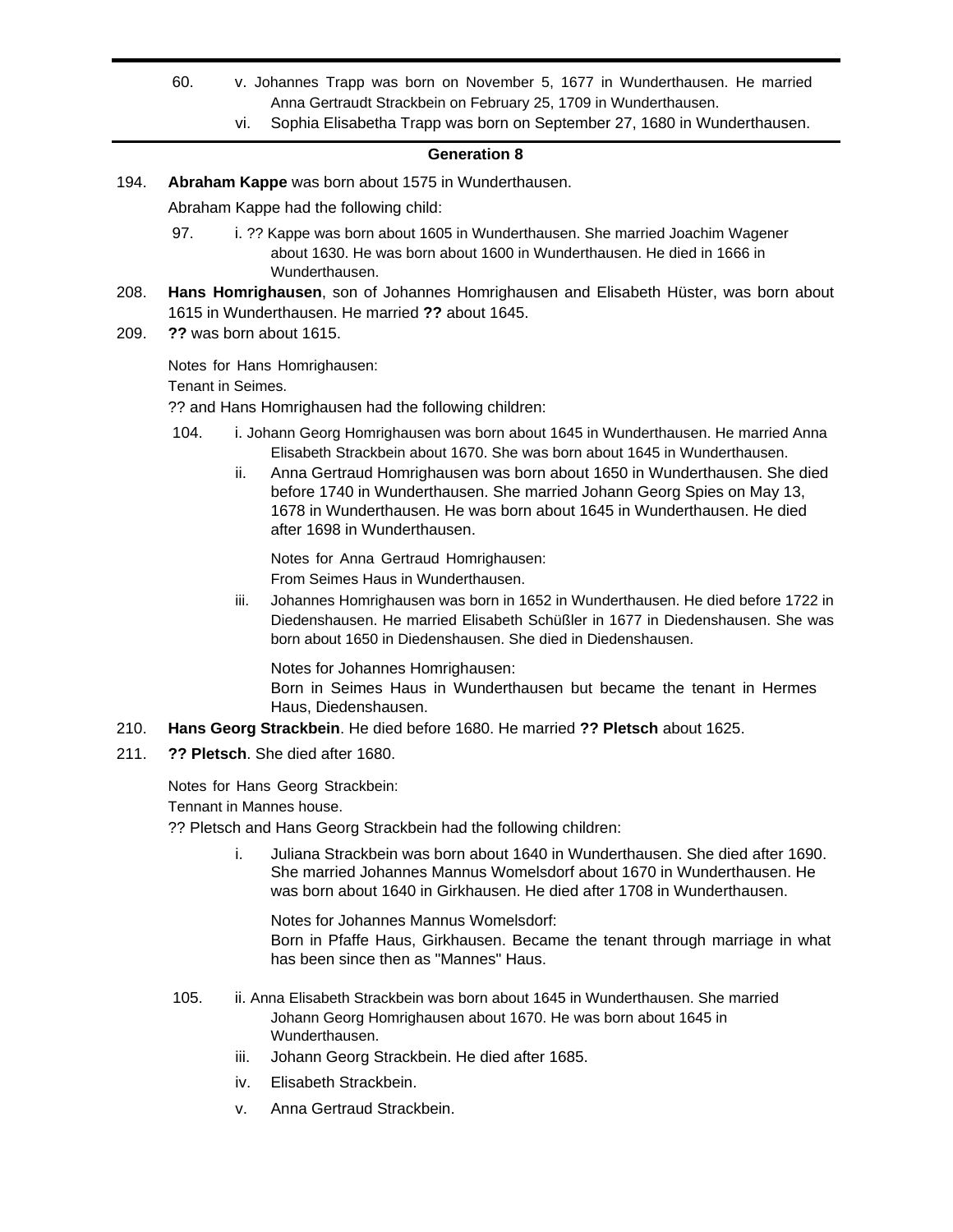- 220. **Hans Homrighausen**, son of Johannes Homrighausen and Elisabeth Hüster, was born about 1615 in Wunderthausen. He married **??** about 1645.
- 221. **??** was born about 1615.

Notes for Hans Homrighausen:

Tenant in Seimes.

?? and Hans Homrighausen had the following children:

- 104. i. Johann Georg Homrighausen was born about 1645 in Wunderthausen. He married Anna Elisabeth Strackbein about 1670. She was born about 1645 in Wunderthausen.
	- ii. Anna Gertraud Homrighausen was born about 1650 in Wunderthausen. She died before 1740 in Wunderthausen. She married Johann Georg Spies on May 13, 1678 in Wunderthausen. He was born about 1645 in Wunderthausen. He died after 1698 in Wunderthausen.

Notes for Anna Gertraud Homrighausen: From Seimes Haus in Wunderthausen.

iii. Johannes Homrighausen was born in 1652 in Wunderthausen. He died before 1722 in Diedenshausen. He married Elisabeth Schüßler in 1677 in Diedenshausen. She was born about 1650 in Diedenshausen. She died in Diedenshausen.

Notes for Johannes Homrighausen:

Born in Seimes Haus in Wunderthausen but became the tenant in Hermes Haus, Diedenshausen.

- 222. **Hans Georg Strackbein**. He died before 1680. He married **?? Pletsch** about 1625.
- 223. **?? Pletsch**. She died after 1680.

Notes for Hans Georg Strackbein:

Tennant in Mannes house.

?? Pletsch and Hans Georg Strackbein had the following children:

i. Juliana Strackbein was born about 1640 in Wunderthausen. She died after 1690. She married Johannes Mannus Womelsdorf about 1670 in Wunderthausen. He was born about 1640 in Girkhausen. He died after 1708 in Wunderthausen.

Notes for Johannes Mannus Womelsdorf: Born in Pfaffe Haus, Girkhausen. Became the tenant through marriage in what has been since then as "Mannes" Haus.

- 105. ii. Anna Elisabeth Strackbein was born about 1645 in Wunderthausen. She married Johann Georg Homrighausen about 1670. He was born about 1645 in Wunderthausen.
	- iii. Johann Georg Strackbein. He died after 1685.
	- iv. Elisabeth Strackbein.
	- v. Anna Gertraud Strackbein.
- 228. **Peter Klein** was born about 1585. He died in February 1677 in Alertshausen. He married **Johanetta ??**.
- 229. **Johanetta ??** was born about 1590. She died in December 1667 in Alertshausen.

# Notes for Peter Klein:

Also described as a charcoal maker (Kohler) in Dachsloch which is near Diedenshausen. Johanetta ?? and Peter Klein had the following child:

114. i. Hans Peter Klein was born about 1627 in Probably Bromskirchen. He died in October 1688 in Bromskirchen. He married Katharina Homrighausen on July 3, 1656. She was born about 1630 in Wunderthausen. She died in November 1695 in Bromskirchen.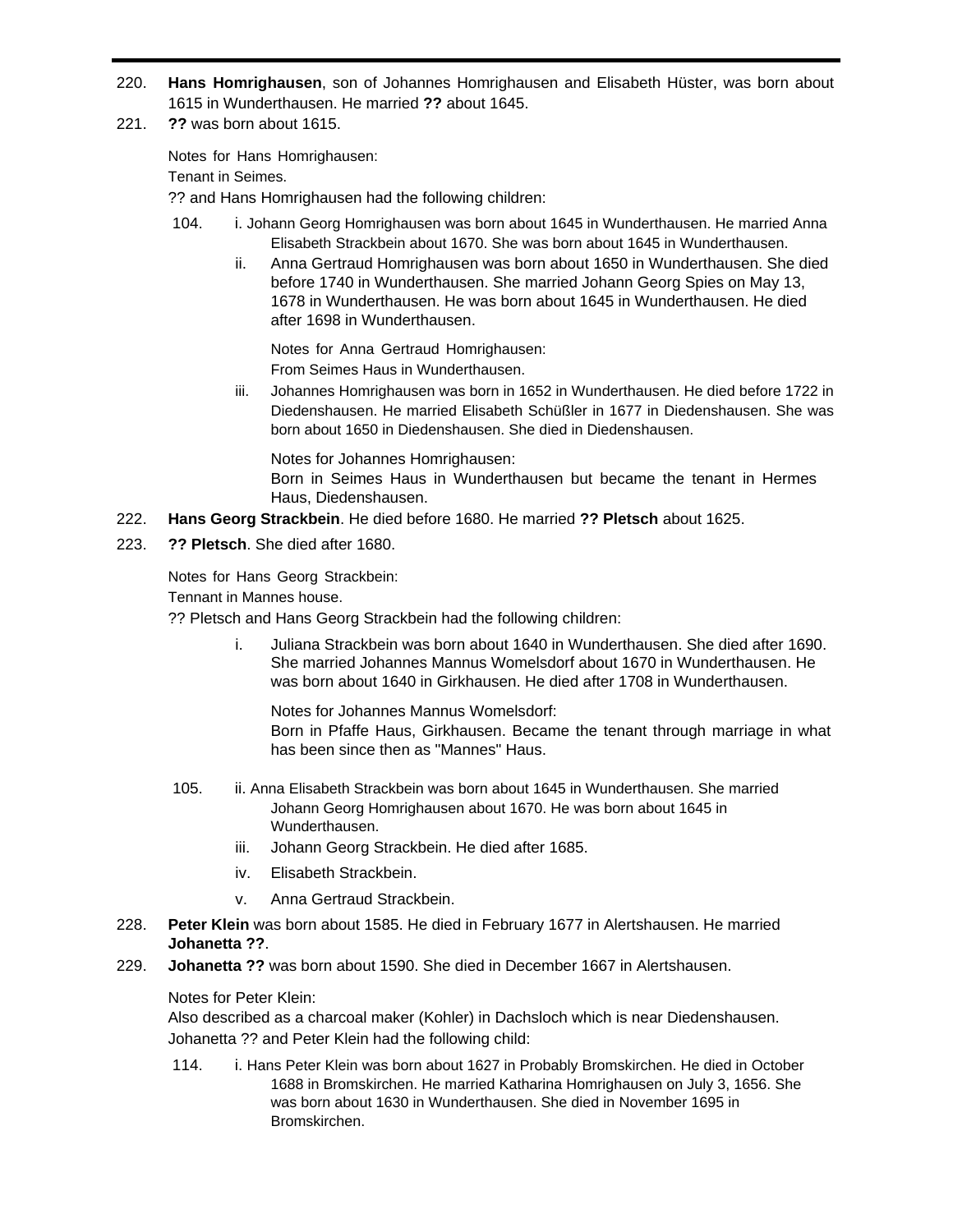- 230. **Bastian Homrighausen** was born about 1599 in Wemlighausen (?). He died after December 1651 in Wunderthausen. He married **?? Beitzel** in 1628.
- 231. **?? Beitzel**, daughter of Curt Beitzel, was born about 1600 in Wunderthausen.

Notes for Bastian Homrighausen:

Married into Bormanns Haus in Wunderthausen.

?? Beitzel and Bastian Homrighausen had the following children:

- 115. i. Katharina Homrighausen was born about 1630 in Wunderthausen. She died in November 1695 in Bromskirchen. She married Hans Peter Klein on July 3, 1656. He was born about 1627 in Probably Bromskirchen. He died in October 1688 in Bromskirchen.
	- ii. **?? Homrighausen was born about 1640 in Wunderthausen. She married Hans** Georg Dienst. He was born about 1640. He died after 1718 in Wunderthausen.

Notes for Hans Georg Dienst: May have been born in Linde Haus, but married into Bormanns.

- iii. ?? Homrighausen was born about 1642 in Wunderthausen. She married Johann Hermann Knoche. He was born about 1640. He died between 1698-1701 in Wunderthausen.
- 234. **Johannes Reistenberger** was born about 1590 in Probably Birkefehl. He married **?? Linde**.
- 235. **?? Linde**, daughter of Paul Linde, was born about 1595 in Probably Birkefehl.

?? Linde and Johannes Reistenberger had the following child:

117. i. Elisabeth Reistenberger was born about 1620. She died on April 11, 1687 in Birkefehl. She married Peter Hederich about 1645. He was born about 1615. He died on October 21, 1673 in Birkefehl.

# 242. **Johannes Waymar**. He married **? Heidt**.

# 243. **? Heidt**.

? Heidt and Johannes Waymar had the following child:

121. i. Margretha Weymer was born about 1640. She married Johannes Trapp about 1670. He was born about 1640.

# **Generation 9**

- 416. **Johannes Homrighausen** was born about 1585 in Wemlighausen. He died after 1643. He married **Elisabeth Hüster** about 1610.
- 417. **Elisabeth Hüster**, daughter of Simon Hüster and Luzia Strackbein, was born about 1585 in Wunderthausen.

Notes for Johannes Homrighausen: Tenant in Seimes.

Elisabeth Hüster and Johannes Homrighausen had the following child:

208. i. Hans Homrighausen was born about 1615 in Wunderthausen. He married ?? about 1645. She was born about 1615.

422. **Johann Georg Pletsch** was born about 1565. He died before 1642 in Wunderthausen. He married an unknown spouse about 1590.

Johann Georg Pletsch had the following children:

- i. Elisabeth/Leisgen Pletsch was born about 1591 in Wunderthausen. She married Nicolaus Zacharias. He was born in Elsoff.
- 211. ii. ?? Pletsch. She died after 1680. She married Hans Georg Strackbein about 1625. He died before 1680.
	- iii. ?? Pletsch. She married Hans Beitzel before 1616. He died about 1672.
- 440. **Johannes Homrighausen** was born about 1585 in Wemlighausen. He died after 1643.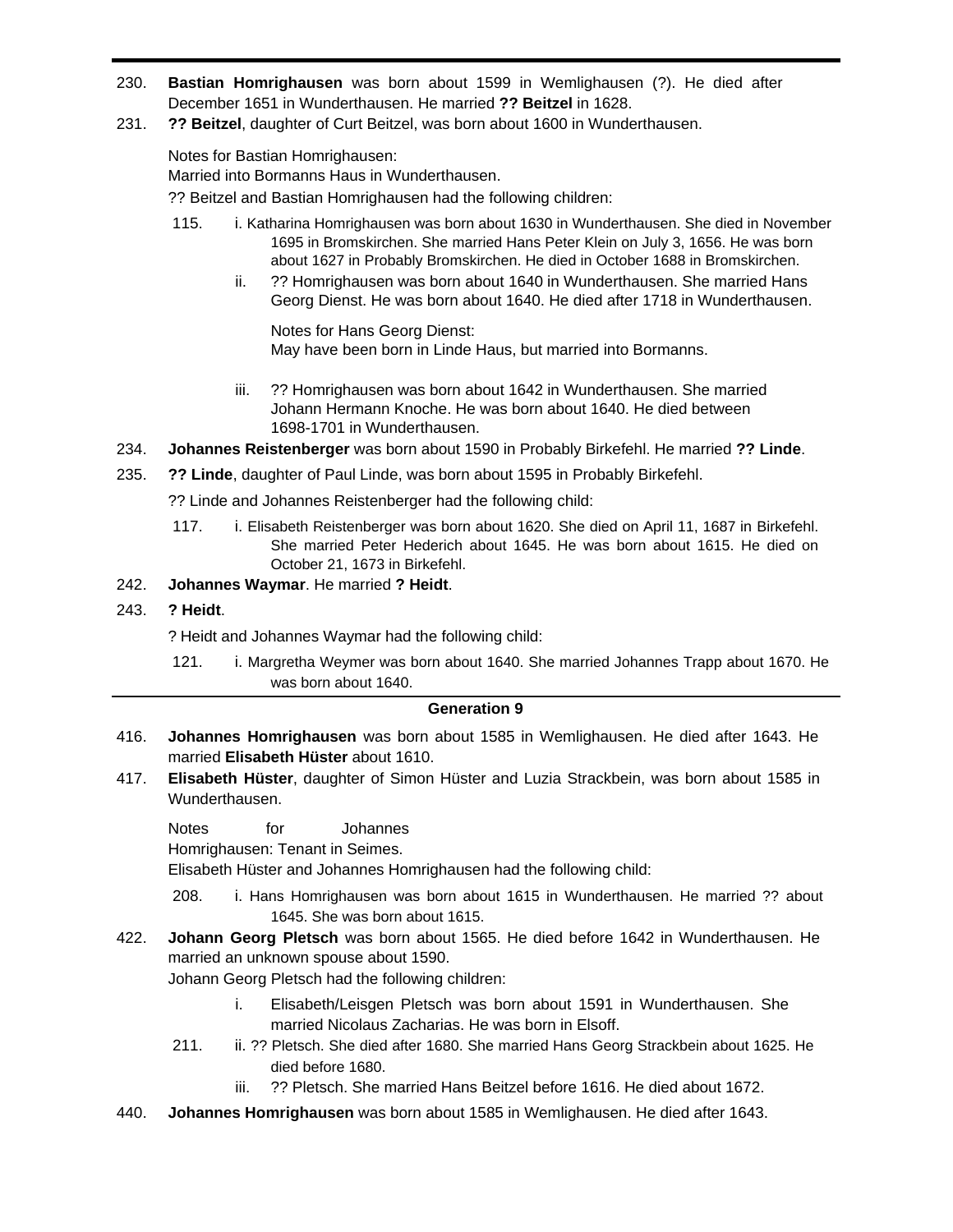He married **Elisabeth Hüster** about 1610.

441. **Elisabeth Hüster**, daughter of Simon Hüster and Luzia Strackbein, was born about 1585 in Wunderthausen.

Notes for Johannes Homrighausen: Tenant in Seimes. Elisabeth Hüster and Johannes Homrighausen had the following child:

- 208. i. Hans Homrighausen was born about 1615 in Wunderthausen. He married ?? about 1645. She was born about 1615.
- 446. **Johann Georg Pletsch** was born about 1565. He died before 1642 in Wunderthausen. He married an unknown spouse about 1590.

Johann Georg Pletsch had the following children:

- i. Elisabeth/Leisgen Pletsch was born about 1591 in Wunderthausen. She married Nicolaus Zacharias. He was born in Elsoff.
- 211. ii. ?? Pletsch. She died after 1680. She married Hans Georg Strackbein about 1625. He died before 1680.
	- iii. ?? Pletsch. She married Hans Beitzel before 1616. He died about 1672.
- 462. **Curt Beitzel**, son of Hans Beitzel, was born about 1565 in Wunderthausen. He died after 1616 in Wunderthausen.

Curt Beitzel had the following child:

231. i. ?? Beitzel was born about 1600 in Wunderthausen. She married Bastian Homrighausen in 1628. He was born about 1599 in Wemlighausen (?). He died after December 1651 in Wunderthausen.

## 470. **Paul Linde** was born about 1565.

Paul Linde had the following child:

235. i. ?? Linde was born about 1595 in Probably Birkefehl. She married Johannes Reistenberger. He was born about 1590 in Probably Birkefehl.

## 484. **Hans Weimar**.

Hans Weimar had the following child:

242. i. Johannes Waymar. He married ? Heidt.

## 486. **Ebert Heidt**.

Ebert Heidt had the following child:

243. i. ? Heidt. She married Johannes Waymar.

#### **Generation 10**

- 834. **Simon Hüster** was born about 1560 in Elsoff or Alertshausen. He died after 1606. He married **Luzia Strackbein** about 1585.
- 835. **Luzia Strackbein**, daughter of Simon Strackbein, was born about 1560 in Wunderthausen.

Notes for Luzia Strackbein:

Born in Seimes house.

Luzia Strackbein and Simon Hüster had the following child:

- 417. i. Elisabeth Hüster was born about 1585 in Wunderthausen. She married Johannes Homrighausen about 1610. He was born about 1585 in Wemlighausen. He died after 1643.
- 882. **Simon Hüster** was born about 1560 in Elsoff or Alertshausen. He died after 1606. He married **Luzia Strackbein** about 1585.
- 883. **Luzia Strackbein**, daughter of Simon Strackbein, was born about 1560 in Wunderthausen.

Notes for Luzia Strackbein: Born in Seimes house.